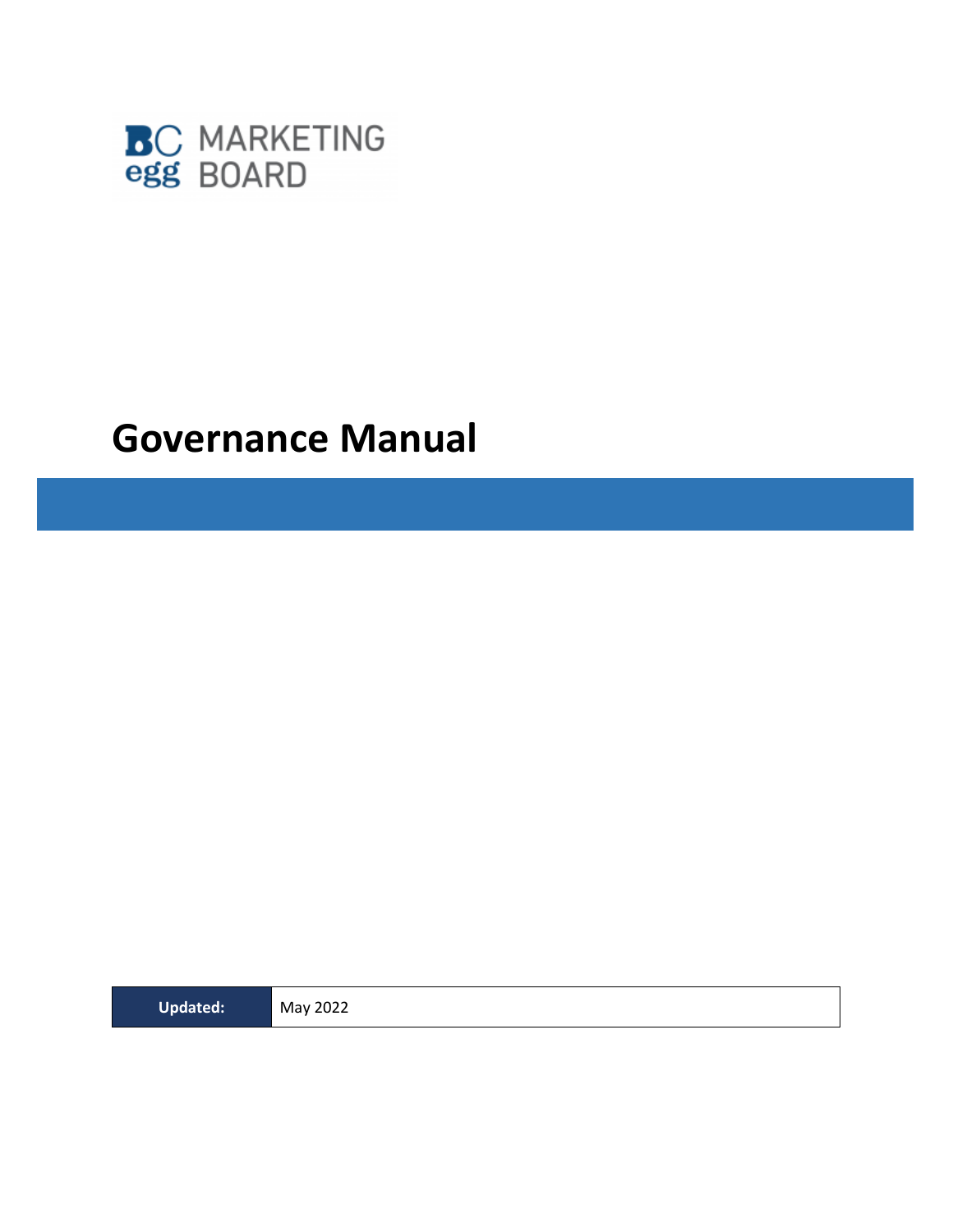

## **Table of Contents**

| Section 1 - Organizational Principles |  |
|---------------------------------------|--|
| Mission                               |  |
| Vision                                |  |
| Goals & Philosophy of BC Egg          |  |
| Structure of BC Egg                   |  |
| Reporting Structure and Authority     |  |
| <b>Organizational Structure</b>       |  |

| Section 2 - Board of Directors Responsibilities ________________________________ |    |
|----------------------------------------------------------------------------------|----|
|                                                                                  |    |
|                                                                                  |    |
|                                                                                  |    |
|                                                                                  |    |
|                                                                                  |    |
|                                                                                  |    |
|                                                                                  |    |
|                                                                                  |    |
| Director Orientation and Continuing Education __________________________________ | 8  |
|                                                                                  | 8  |
|                                                                                  | 9  |
|                                                                                  | q  |
| Director Access to Management and Independent Advisors _________________________ | 10 |
| Director Compensation and Liability Insurance __________________________________ | 10 |
|                                                                                  | 10 |
| Strategic Planning and the Board of Directors __________________________________ | 10 |
|                                                                                  | 10 |
|                                                                                  | 10 |

| Section 3 – Code of Ethics and Business Practice       |    |
|--------------------------------------------------------|----|
| Introduction                                           | 11 |
| Protection of Confidential and Proprietary Information |    |
| Conflicts of Interest                                  |    |
| <b>Recusal Policy</b>                                  |    |
| <b>Respectful Workplace Policy</b>                     |    |

|    | 13              |
|----|-----------------|
|    | 13              |
|    | - 13            |
|    | 13              |
|    |                 |
|    | $\overline{13}$ |
| d. | - 14            |
| e. | 14              |
| f. | 14              |
| g. |                 |
|    | 14              |
|    |                 |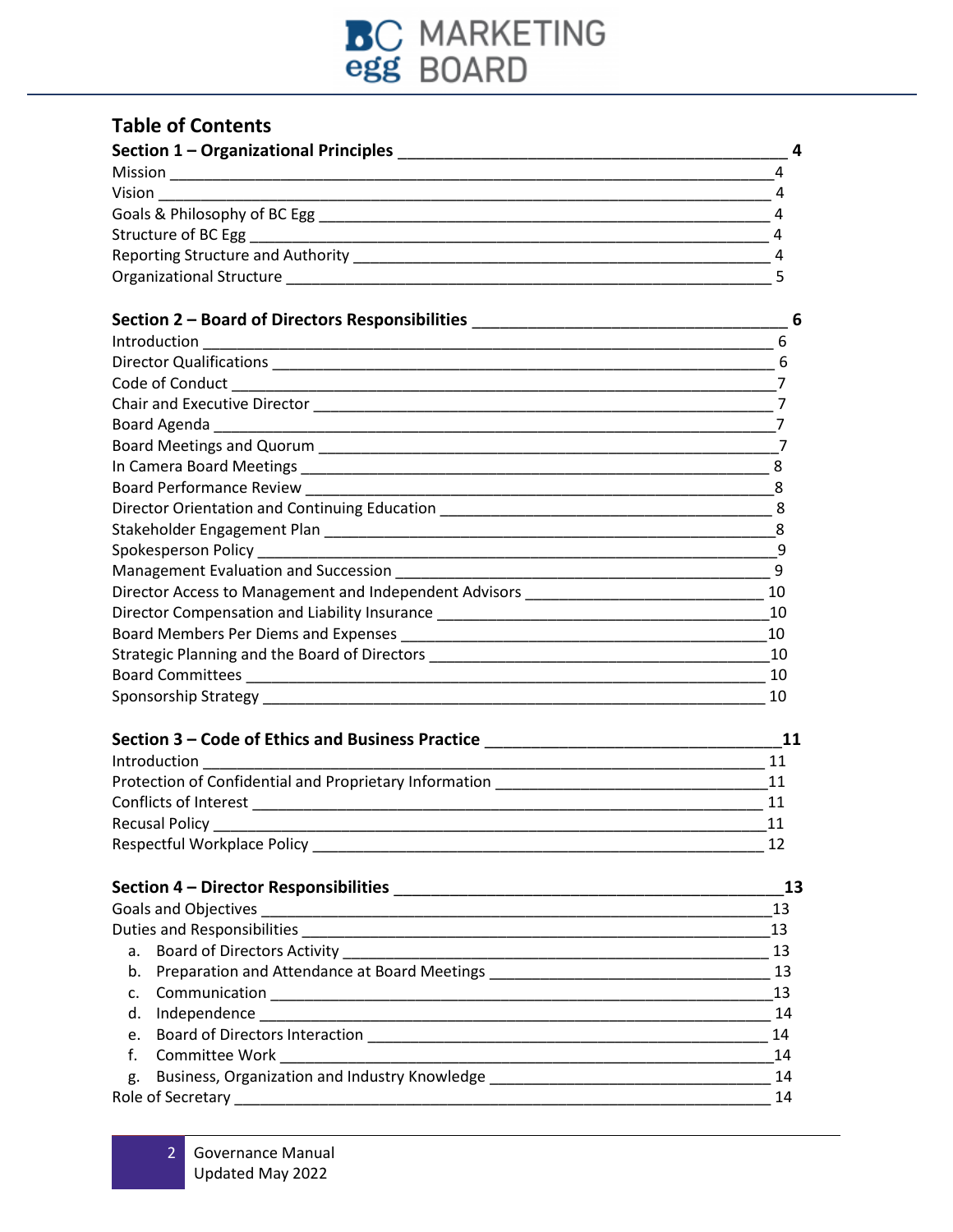

| Section 5 - Chair and Executive Director Responsibilities ______________________             | 15 |
|----------------------------------------------------------------------------------------------|----|
|                                                                                              | 15 |
|                                                                                              | 15 |
|                                                                                              |    |
|                                                                                              |    |
|                                                                                              |    |
|                                                                                              |    |
|                                                                                              |    |
|                                                                                              | 16 |
|                                                                                              |    |
| Section 6 - Audit and Finance Committee Responsibilities ________________________18          |    |
|                                                                                              | 18 |
|                                                                                              | 18 |
|                                                                                              |    |
|                                                                                              |    |
|                                                                                              | 19 |
|                                                                                              | 20 |
|                                                                                              | 21 |
|                                                                                              | 21 |
|                                                                                              |    |
| Appendix 3 - Board Members Per Diems and Expense Policy __________________________________25 |    |
|                                                                                              |    |
|                                                                                              |    |
|                                                                                              |    |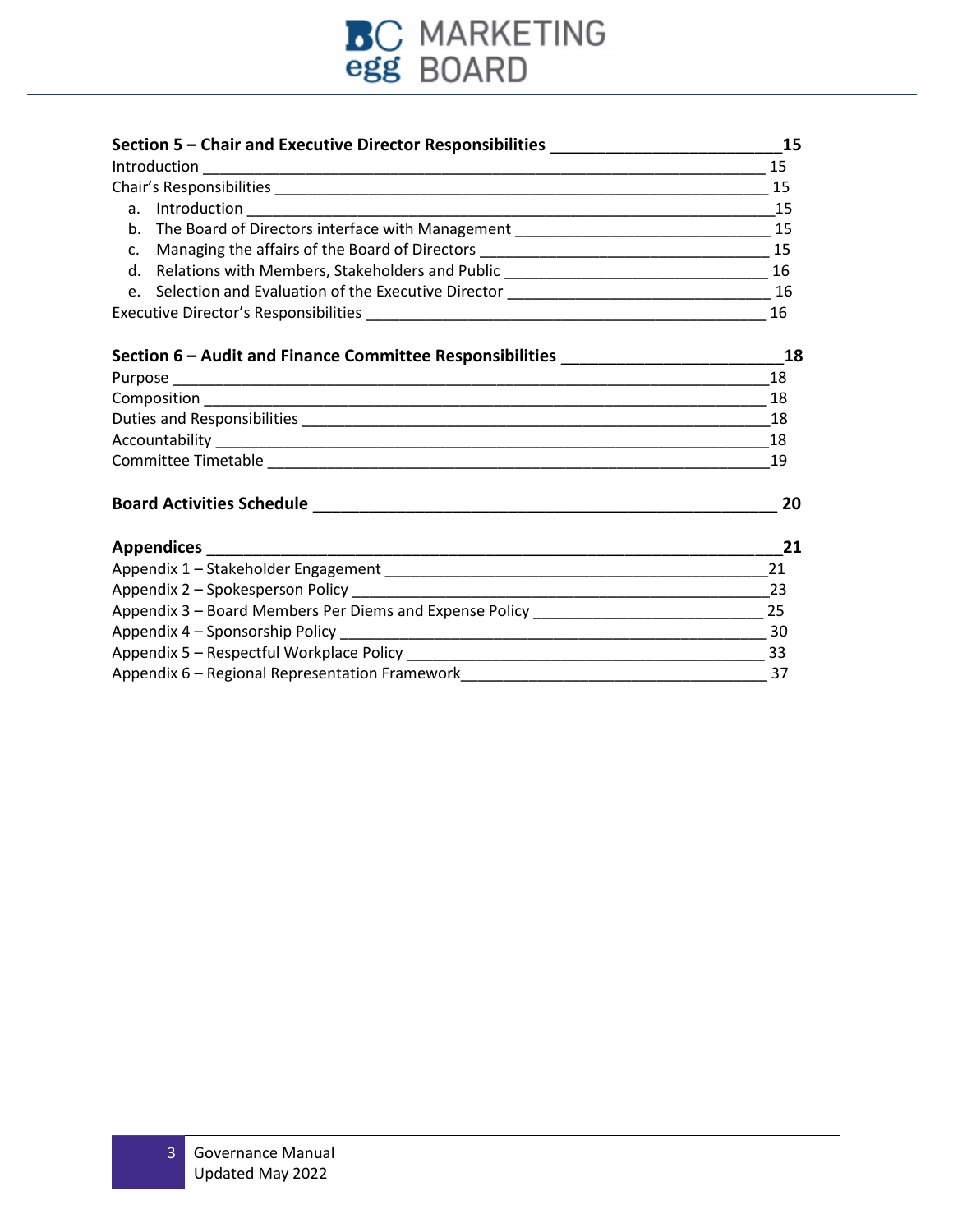

## **SECTION 1 – ORGANIZATIONAL PRINCIPLES**

### **Mission**

Maintain and enhance the successful, trusted, supply-managed egg industry, operating to meet the best interests of stakeholders throughout British Columbia.

## **Vision**

Sustainable, wholesome BC eggs are British Columbians' go-to protein.

## **Goals and Philosophy of BC Egg**

BC Egg is committed to supporting egg producers in supplying safe, nutritious and high quality eggs to BC consumers at prices that are fair to both parties. BC Egg will encourage innovation in production and marketing of eggs and will fulfil board responsibilities in an effective and professional manner. Competence, fairness and ethical behaviour are key characteristics in the administration of all board relationships.

## **Structure of BC Egg**

BC Egg became a legal entity through Order-in-Council No. 2263, on July 13 1967 under the BC Egg Marketing Scheme, 1967 and functions under the authority of the Natural Products Marketing (BC) Act.

## **Reporting Structure and Authority**

The BC Farm Industry Review Board is responsible for the general supervision of marketing boards and commissions in British Columbia, and is signatory to federal-provincial agreements for supply managed commodities. The Board also hears appeals from decisions of the marketing boards and commissions, appeals concerning grading licenses, and complaints arising from farm practices used by agricultural and aqua- cultural operations.

The BC Farm Industry Review Board is accountable to the Minister of Agriculture for its administrative operations, although it is independent of government in its decision-making.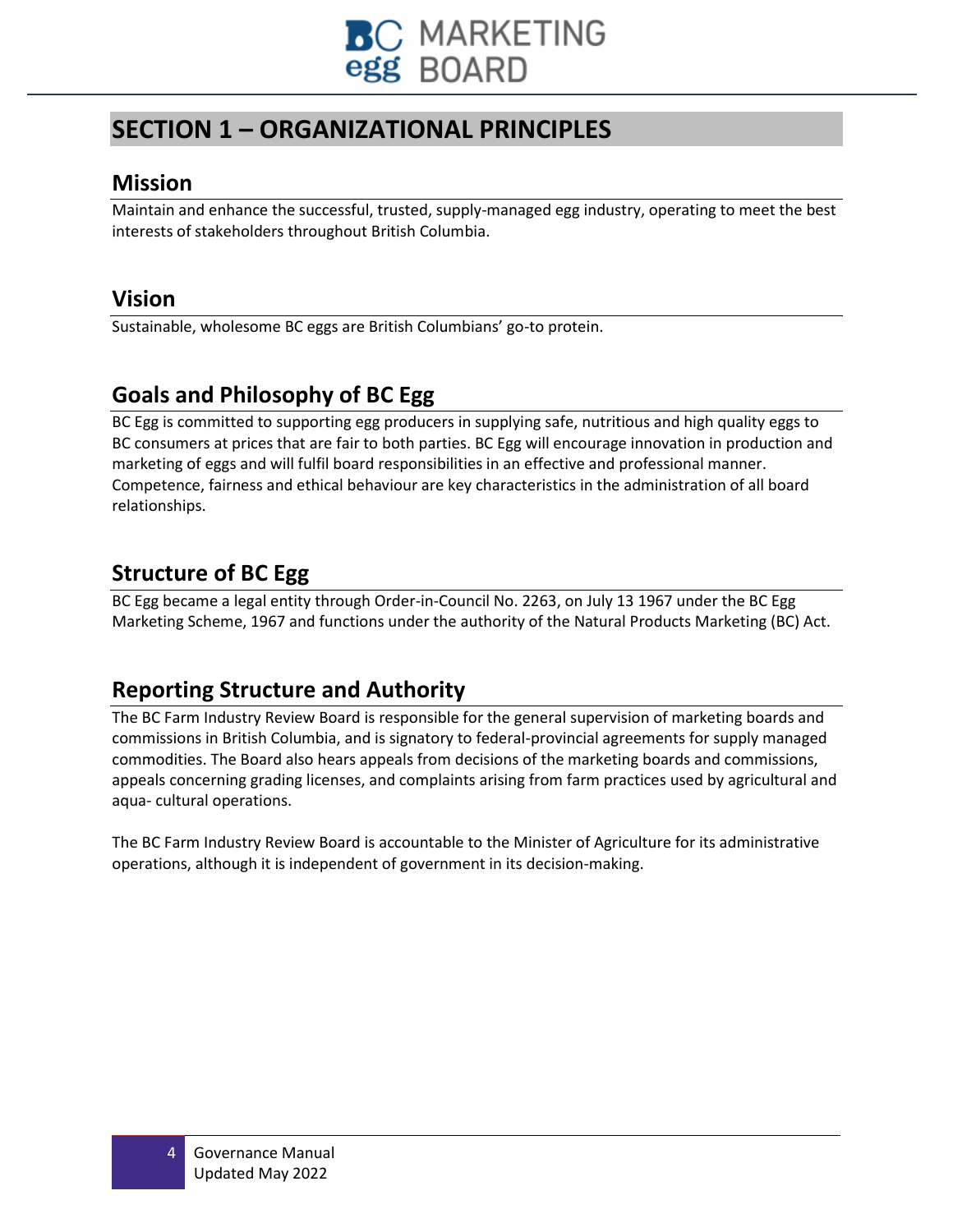# **BC MARKETING**<br>egg BOARD

## **Organizational Structure**

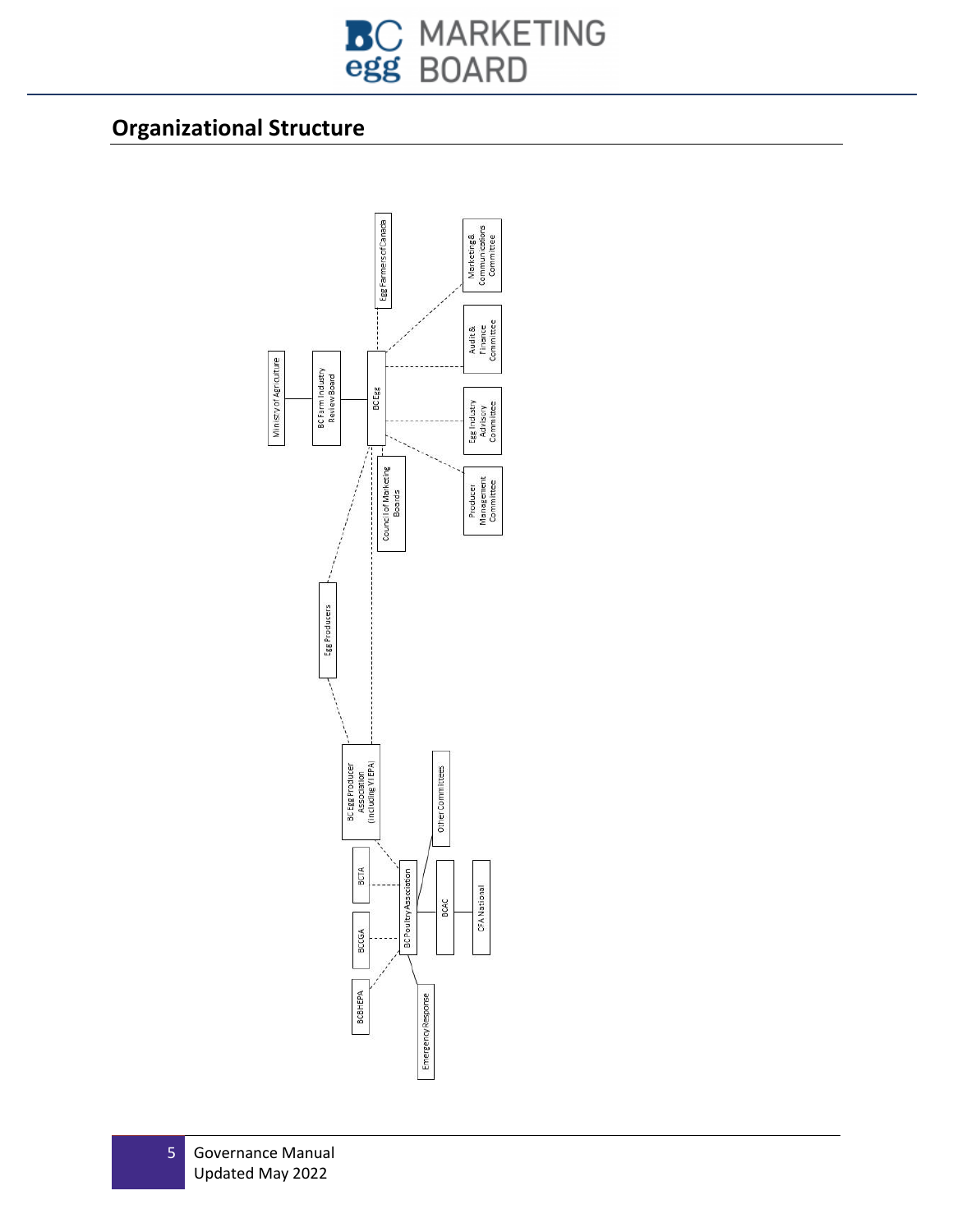

## **SECTION 2 – BOARD OF DIRECTORS RESPONSIBILITIES**

## **Introduction**

The Board of Directors of BC Egg are responsible under the Natural Products Marketing (BC) Act for the management of BC Egg's business and its affairs. The Mandate of BC Egg includes:

- developing and implementing policies, procedures, programs and initiatives required to maintain and promote the BC table egg industry;
- providing administration, operation, and management of BC Egg, including services mandated by law or as agreed upon by BC Egg, as a cost recoverable independent enterprise in accordance with generally accepted commercial business practices;
- establishing prices, quota allocation and distribution policies in BC in cooperation with Egg Farmers of Canada.

As per the delegated authority of the BC Egg Marketing Scheme, BC Egg is tasked with providing effective promotion, control and regulation of the production, transportation, packing, storage and marketing of regulated product within the province.

The mandate of the Board is prescribed in section 16 of the Scheme, namely: "to provide for the effective promotion, control and regulation of the production, transportation, packing, storage and marketing of the regulated product within the Province, including the prohibition of such production, transportation, packing, storage and marketing in whole or in part."

## **Director Qualifications**

The Board of Directors of BC Egg is comprised of five (5) Directors, each of whom is required to be a Canadian citizen, at least eighteen years of age and each of whom shall have executed, delivered and abided by the Code of Conduct and Conflict of Interest Guidelines for Directors and Officers of BC Egg. Each Director is required to sign the "BCEMB Director's Declaration" each year of their term.

The composition of the Board of Directors of BC Egg is as follows:

- four individuals who are registered egg producers shall be nominated and elected by egg producers of British Columbia;
- the Chair of the Board is appointed by the BC Provincial government.

Directors are elected or appointed for terms of three (3) years, on a staggered basis, to ensure continuity of membership on the Board of Directors.

The Board should ensure that, in appointing directors to the Board of Directors, the respective candidates possess demonstrated experience including, but not restricted to, the egg industry, business, commerce, finance, administration, and government, as well as possess such experience as will assist BC Egg in conducting its activities in furtherance of its objects.

Individuals will possess personal attributes including:

- high ethical standards,
- integrity in professional and personal dealings,
- appreciation of the responsibilities to the public and other egg producers,
	- 6 Governance Manual Updated May 2022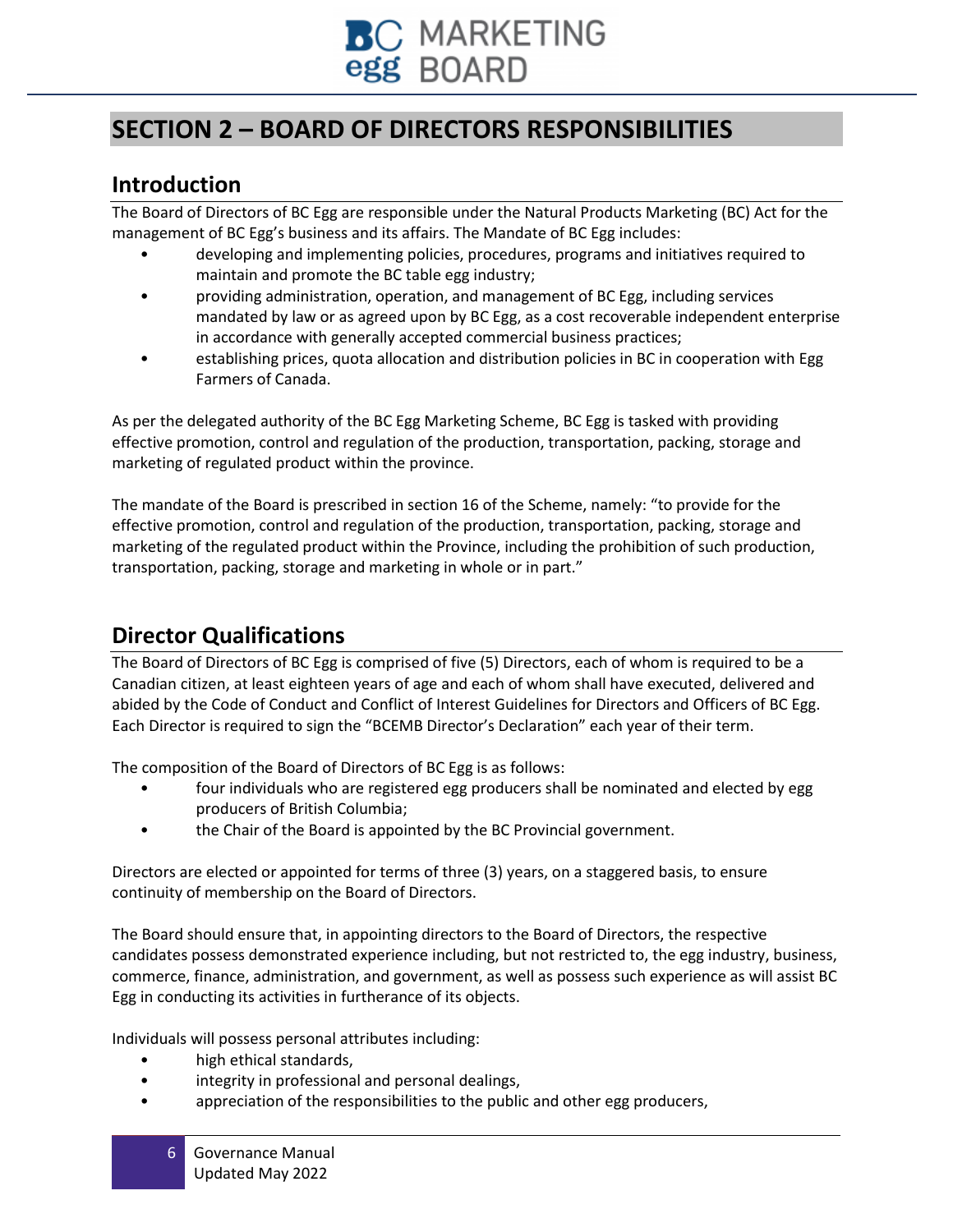

- capability for a wide perspective on issues and opportunities,
- ability and willingness to listen to colleagues and engage in dialogue, and
- ability to work as a team.

Additionally, if appropriate and desirable by special resolution to amend the policies, the Board should ensure that no individual may be elected as a director if such individual is a person elected to the Parliament of Canada, or any provincial legislature or territorial legislative assembly, or a director or employee of an entity that has a material interest as a supplier, client or user of services of BC Egg. The Board determines that any member of BC Egg cannot be a member of any other provincial or territory egg marketing board.

The Board acts as the ultimate decision-making body of BC Egg and advises and oversees management, who are responsible for the day-to-day operations and management of BC Egg. In fulfilling this role, each director must act in what he or she reasonably believes to be in the best interests of BC Egg and must exercise his or her best judgment.

## **Code of Conduct**

A Director has a duty in the performance of the activities of the Board to act in a manner "that a reasonably prudent person would exercise under similar circumstances" and "conduct that may be reasonably expected from a person of such knowledge and experience as the identified Director."

A full description of the code of conduct is found under *Code of Ethics and Business Practice.*

## **The Chair and Executive Director**

At BC Egg, the roles of the Chair and the Executive Director are distinct and there are different responsibilities associated with each title. The responsibilities for each role are described on pages 18- 21. The BC Egg Scheme provides for a distinction between the offices of the Chair and the Executive Director and, in fact, provides that separate individuals must hold each such office.

## **Board Agenda**

The Chair of the Board, in conjunction with the Executive Director, shall set the time, location and agenda for each Board meeting. Board members are encouraged to suggest the inclusion of additional items on an agenda, and any director may request that an item be placed on the agenda.

## **Board Meetings and Quorum**

Meetings of the Board of Directors will be held no less than six (6) times per year and at least once in each financial quarter.

A quorum will be two thirds of the membership present. Voting will be by a simple majority with the Chair casting a deciding vote if necessary. At least two weeks' notice of meeting is required to constitute a properly called in person meeting.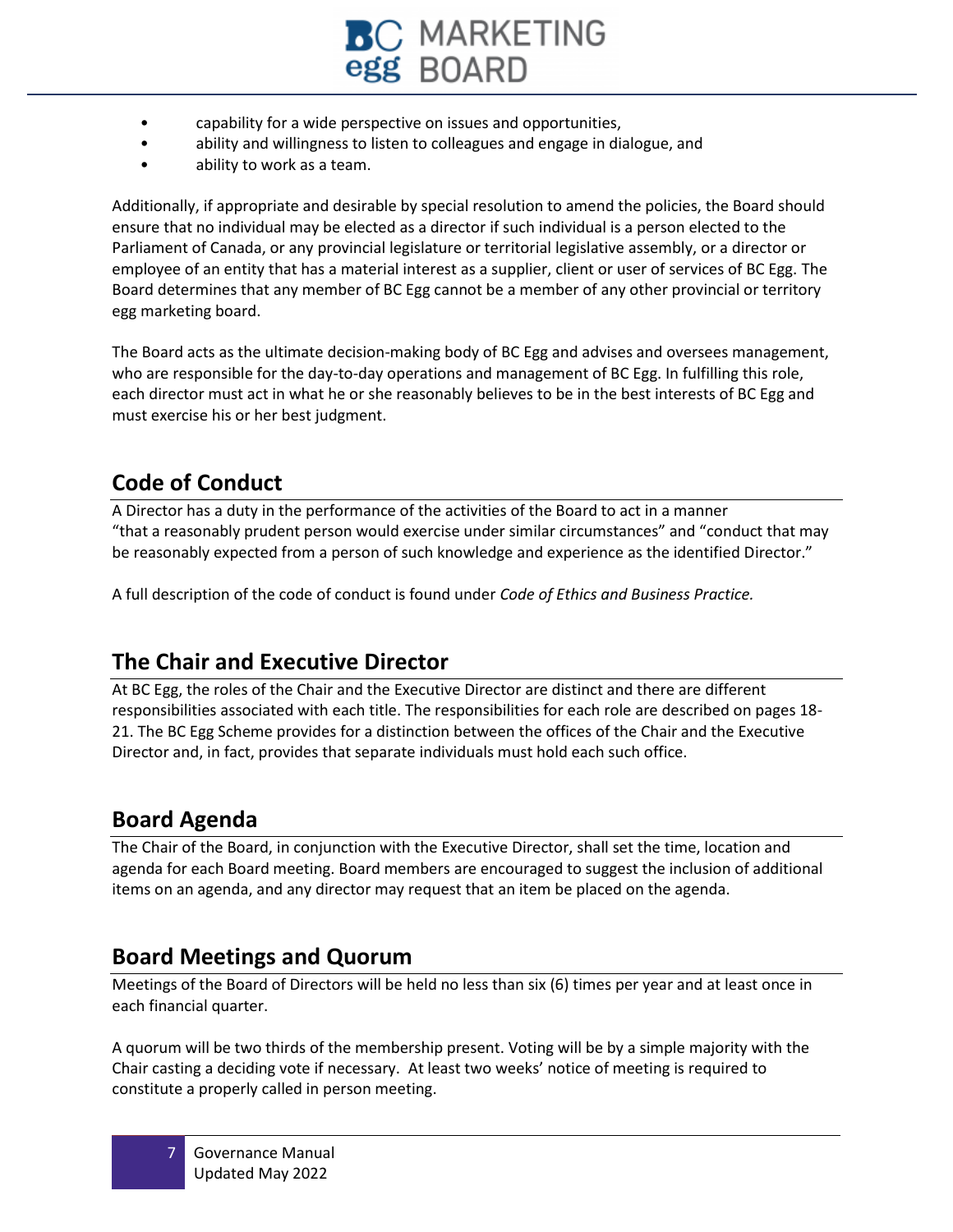

## **In Camera Board Meetings**

Confidentiality is usually intended to achieve one or more of the following goals:

- Protection of the organization, its operations, economic interests, and delivery of its mandate against possible harm that could result from the release of certain information.
- Protection of individuals against an unreasonable invasion of their personal privacy.
- Protection of business interests of third parties.

The legislation, bylaws, and policies of an organization may specify particular areas of confidentiality. Typical examples of such topic areas include:

- The security of the property of the organization,
- Financial information that, if made public, may be beneficial to the competition or detrimental to the organization itself,
- Intimate, personal, or financial details with respect to an individual,
- Acquisition or disposition of property,
- Decisions with respect to employee negotiations,
- Decisions with respect to hiring, terminating or disciplining an employee, and/or
- Litigation affecting the organization.

### **Board Performance Review**

The Board shall conduct an annual self-evaluation to determine whether it and its committees are functioning effectively.

## **Board Orientation and Continuing Education**

All new members of the Board are required to participate in the Egg Farmers of Canada's Canadian Egg Industry orientation session held annually in Ottawa. Other directors may also attend the orientation program.

All directors will be encouraged to participate in continuing education programs in order to stay current and knowledgeable about the business of BC Egg.

## **Stakeholder Engagement**

BC Egg's Vision is to create "a sustainable and growing BC Egg community that meets the values of consumers while being socially and environmentally responsible." In order to create the changes necessary to make this Vision become a reality, there needs to be active dialogue with the various stakeholders of BC Egg.

Good communication is vitally important to this process and it needs to be a two-way process. Stakeholders want to feel that their views are listened to and acted upon or to know why their advice has not been used.

*See Appendix 1 for the full Stakeholder Engagement policy.*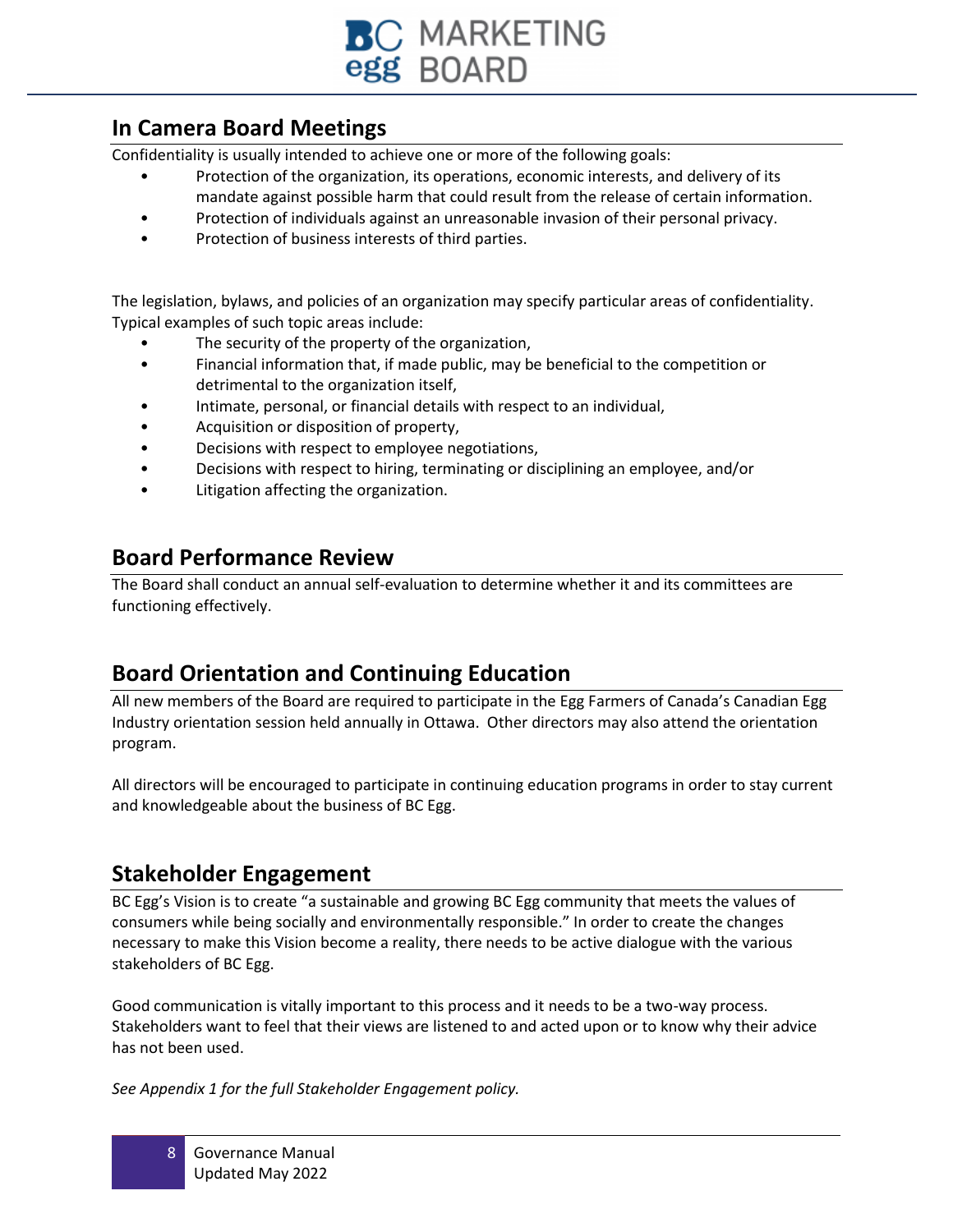

## **Spokesperson Policy**

For the purposes of this policy, a spokesperson is an individual who is explicitly authorized by BC Egg to speak and represent BC Egg publicly to external non-political stakeholders, political stakeholders and at community events.

This policy specifies who is authorized to speak on behalf of BC Egg, who can authorize an individual to speak on behalf of BC Egg and the activities that member should not disclose without authorization.

*See Appendix 2 for the full Spokesperson policy.* 

## **Management Evaluations and Succession**

The Chair shall be responsible to evaluate the performance of the Executive Director of BC Egg and shall present his/her findings to the full Board. The Board shall review the Chair's report in order to ensure that the Executive Director's performance is satisfactory and he/she is providing the best leadership for BC Egg in the long and short-term.

The Chair shall review and report to the Board on the BC Egg succession plan, including succession planning in the case of the incapacitation, retirement, or removal of the Executive Director. The Executive Director shall provide an annual report to the Chair recommending and evaluating potential successors, along with a review of any development plans recommended for such individuals.

## **Director Access to Management and Independent Advisors**

The Board of Directors is committed to ensuring it can function independently of management. The structure and composition of the Board of Directors of BC Egg attempts to ensure such independence.

Board members shall have access to the management and employees of BC Egg and to its outside counsel and auditors. Any meetings or contacts that a director wishes to initiate may be arranged through the Executive Director or directly by the Director in appropriate circumstances.

## **Director Compensation and Liability Insurance**

The Chair will review director compensation and directors' and officers' liability insurance on an annual basis and make recommendations to the Egg Producers Association regarding changes, if any are deemed necessary or appropriate. (Director Compensation must be consistent and comply with pertinent Commodity Board policies.)

The plan compensates directors in cash through Board of Director and committee per diems as well as Board of Director and committee meeting fees, as a result of Board of Director and committee Chairship responsibilities.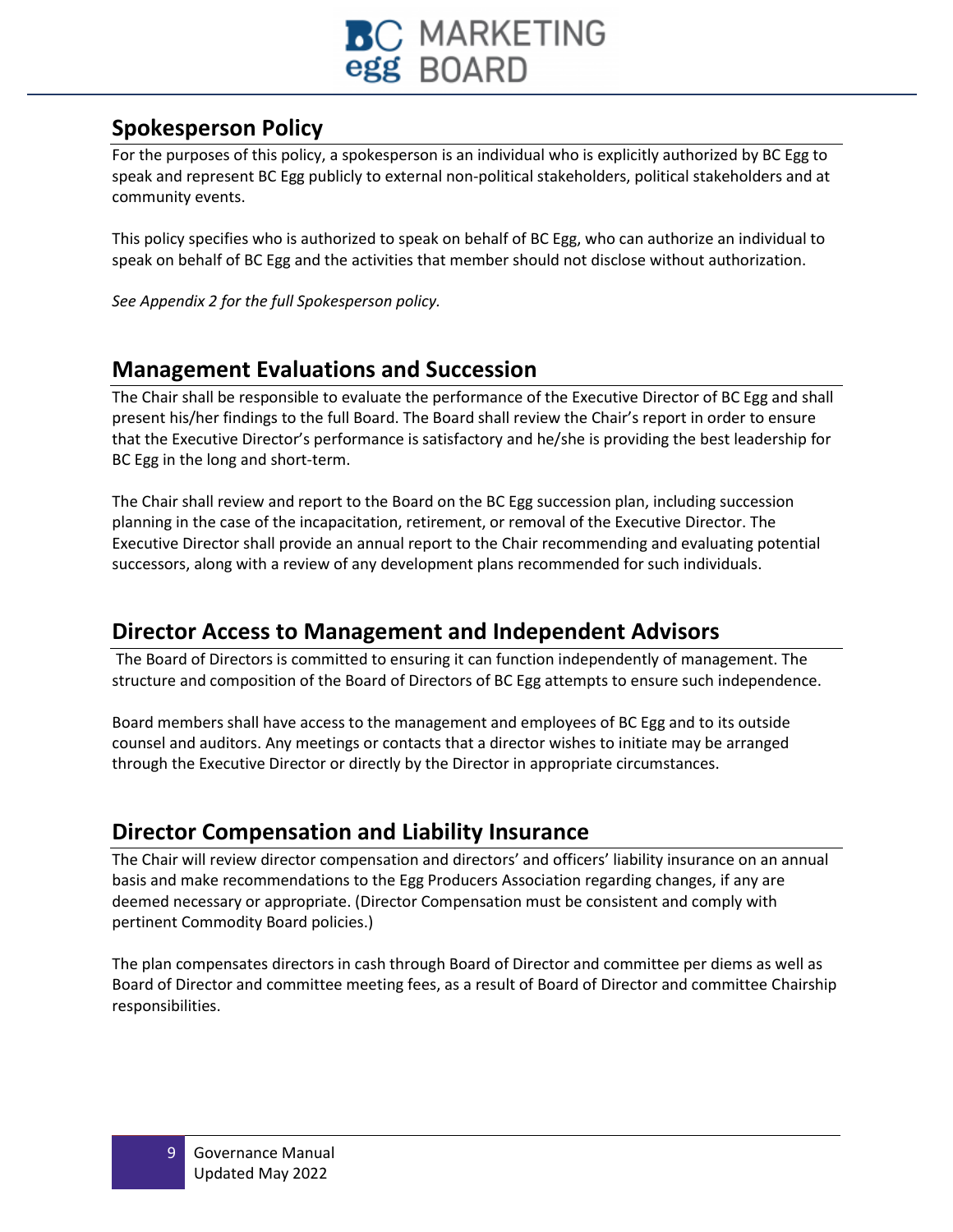

## **Board Member Per Diems and Expenses**

The Purpose of the Policy is to provide for the reimbursement of reasonable expenses incurred by Directors while conducting business on behalf of BC Egg.

#### Key Principles

BC Egg will reimburse out-of-pocket expenses for business travel and related costs that are legitimate, reasonable and appropriate for the business activity undertaken.

The Director should neither gain nor lose personal funds as a result of a travel assignment. The Director should make travel decisions in the best interest of the organization.

*See Appendix 3 for the full Board Members Per Diems and Expenses policy.*

## **Strategic Planning and the Board of Directors**

The Executive Director, with the support of the Board of Directors, is responsible for leading BC Egg into the future and therefore must ensure there are long-term goals and strategies in place. This occurs on an annual basis and is an important component of the Board of Directors' Forward Agenda.

## **Board Committees**

The Board shall have at all times an Audit and Finance Committee, and an Egg Industry Advisory Committee. Other committees may be established by the Board from time to time.

The Audit and Finance Committee shall generally be responsible for overseeing the integrity of BC Egg financial statements, its independent auditor, its internal audit function, and compliance by BC Egg with legal and regulatory requirements.

*See Section 4 of the Policy Manual for the Audit and Finance, Specialty Egg and Egg Industry Advisory Committee's Terms of Reference.*

## **Sponsorship Strategy**

The purpose of a corporate sponsorship program is to support our brand – Integrity in Farming – as well as to support business goals and promote BC Egg farmers. In addition, BC Egg wants to be a good corporate citizen so a portion of our sponsorship program should demonstrate our social responsibility.

Sponsorship agreements are not to be entered into lightly. It is important to find a good fit between BC Egg and the sponsored organization. Sponsorship partnerships have a great deal of inherent risk and we must try to minimize the risks while enjoying the benefits these opportunities provide to both parties.

*See Appendix 4 for the full Sponsorship policy.*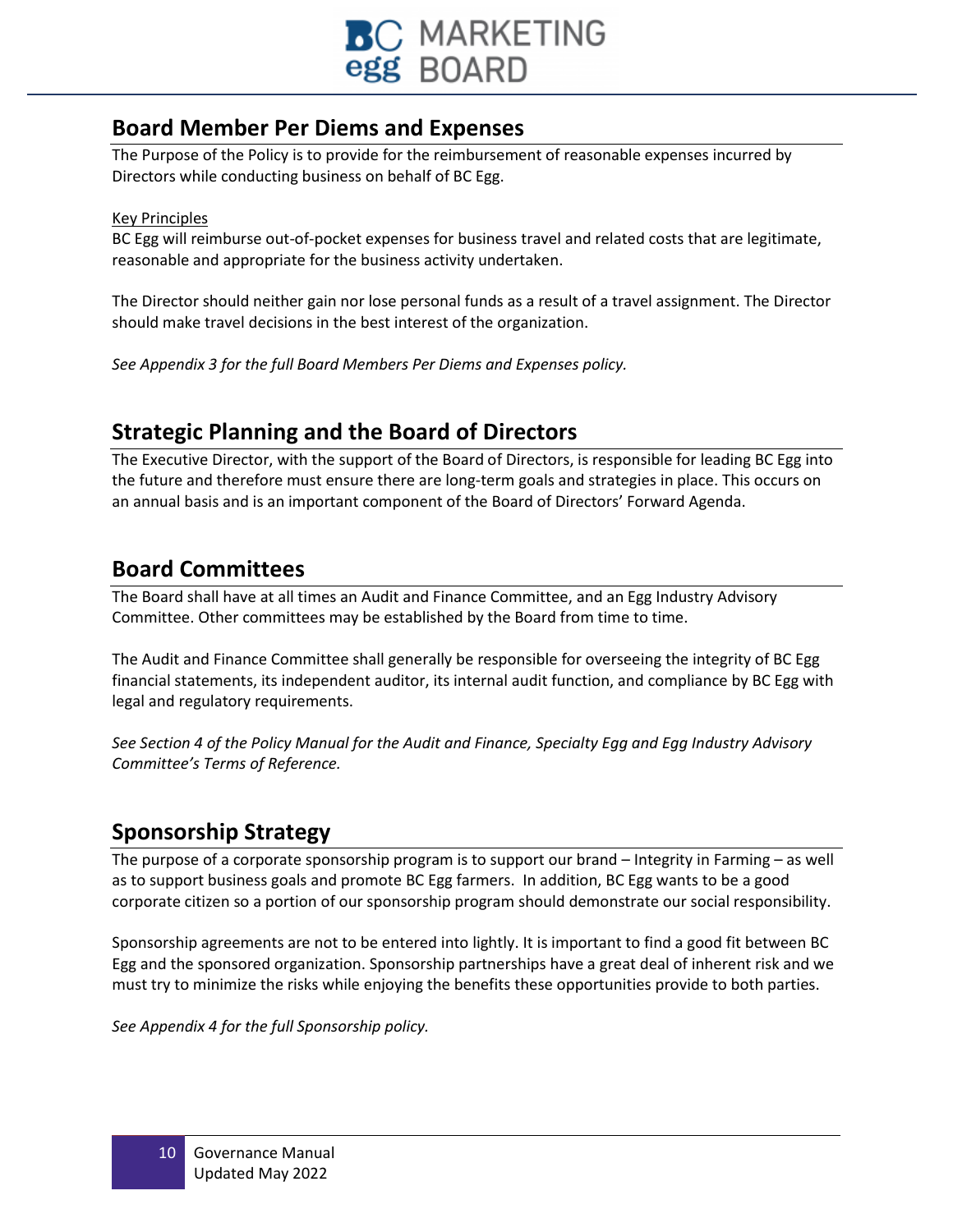

## **SECTION 3 – CODE OF ETHICS AND BUSINESS PRACTICE**

## **Introduction**

Each Director must strive to foster a culture of honesty and accountability. Our commitment to the highest level of ethical conduct should be reflected in all of BC Egg's business activities including, but not limited to, internal relationships with employees and external relationships with customers, suppliers, competitors, governments, and the questions:

- Is the action legal?
- Is the action ethical?
- Does the action comply with this Code and other policies and laws applicable to my position and to BC Egg as a whole?
- How could my decision affect others, including producers, stakeholders, employees, and the community?
- How will my decision look to others? Important Consideration: If an action is technically legal but can result in the appearance of wrongdoing, consider taking an alternate course.
- How would I feel if my decision were made public? Could the decision be honestly explained and defended?
- Should I contact my Chair, fellow Directors, or BC Egg Legal Counsel regarding the action?

## **Protection of Confidential and Proprietary Information**

BC Egg is a public body within the meaning of the Freedom of Information and Protection of Privacy Act (FOIPPA). FOIPPA governs the collection, use, disclosure, retention, and security of personal information in the custody or control of BC Egg.

BC Egg's confidential and proprietary information generated and gathered in our business is a valuable BC Egg asset. Protecting this information plays a vital role in our continued growth and ability to compete. All BC Egg confidential and proprietary information must be maintained in strict confidence, except when disclosure is properly authorized by a regulating authority or is required by law.

A Director's obligation to protect BC Egg's confidential and proprietary information continues even after leaving the position of Director of BC Egg. All proprietary information in a Director's possession must be returned upon leaving the position of Director.

## **Conflicts of Interest**

Directors have an obligation to act in the best interest of BC Egg. Directors should endeavour to avoid situations that present an actual conflict or present the perception of a conflict between an individual interest and the interests of BC Egg.

A conflict of interest occurs when a person's private interest interferes in any way, or even appears to interfere with, the interest of BC Egg. A conflict of interest can arise when a director takes an action or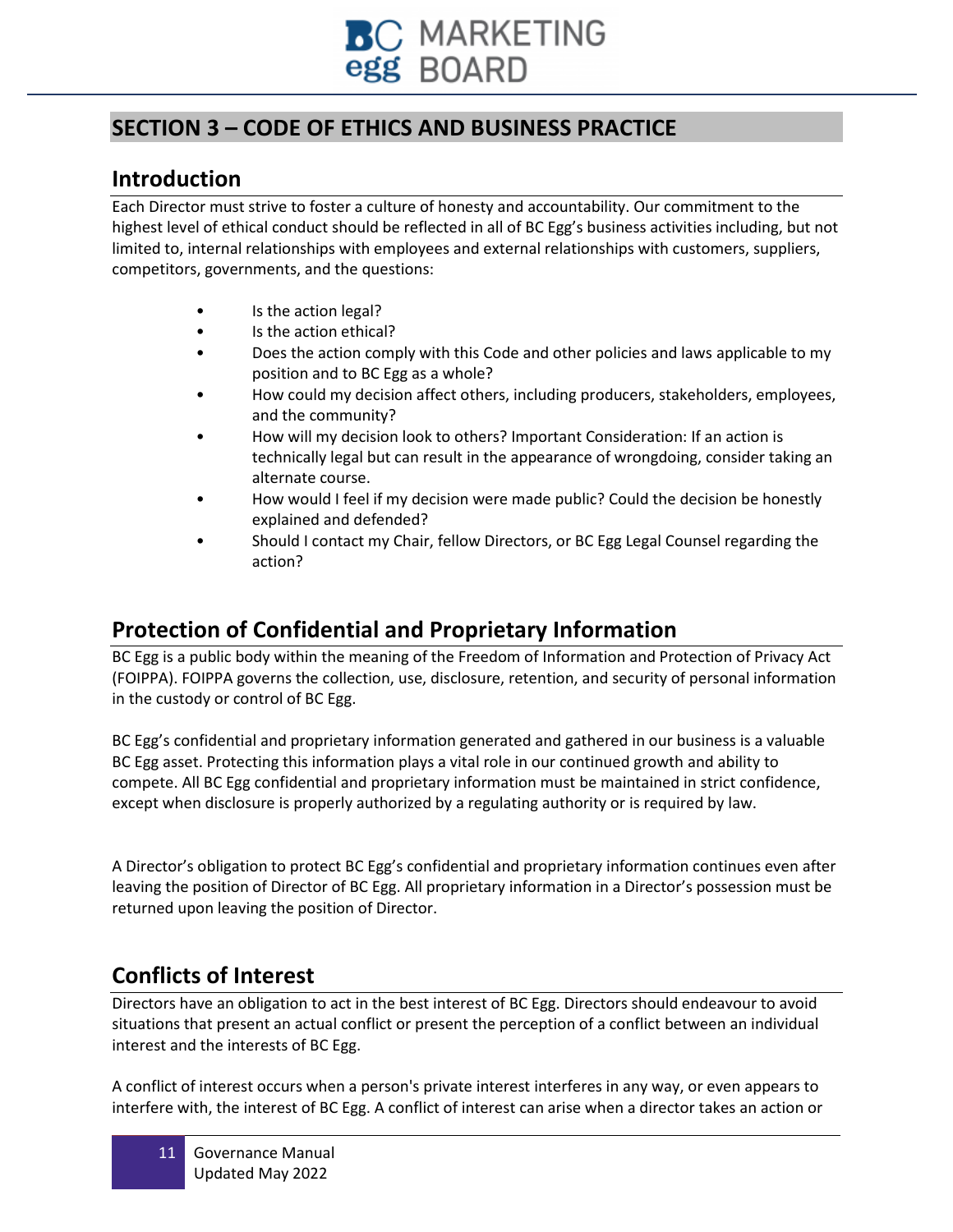# **BC MARKETING**<br>egg BOARD

pursues an interest that may make it difficult for him/her to perform his or her work objectively and effectively. Conflicts of interest may also arise when a director (or his or her immediate family members) receives improper personal benefits as a result of that individual's position in or access to BC Egg. For purposes of this Code, immediate family member is defined as spouse, child, parent, brother or sister of the Director or any family member living with the Director.

Although it would not be possible to describe every situation in which a conflict of interest may arise, the following are examples of situations that may constitute a conflict of interest:

- Working, in any capacity, for a competitor, customer, or supplier while in the position of Director of BC Egg.
- Accepting gifts of more than modest value or receiving personal discounts or other benefits as a result of one's position as Director of BC Egg, from a competitor, customer, or supplier.
- Competing with BC Egg for the purchase or sale of property, services, or other interest.
- Having an interest in a transaction involving BC Egg, a customer, or supplier (other than in the ordinary course of one's duties as Director of BC Egg).

Receiving a loan or guarantee of an obligation as a result of one's position as Director of BC Egg.

• Directing business to a supplier owned or managed by, or which employs, a relative or friend.

In order to avoid conflict of interests, each BC Egg director must disclose to BC Egg any material transaction or relationship that reasonably could be expected to give rise to such a conflict.

## **Recusal Policy**

After disclosing a possible Conflict of Interest, and unless otherwise expressly approved by the Chair, a Director shall immediately recuse him/herself from participating in any discussion, decision, debate or vote on any matter in respect of which he or she would be in a conflict of interest. This also includes refraining from attempting to improperly influence deliberations or voting on the subject, and not be privy to any non-public information relating to the transaction. The recusal of any Director shall be documented in the respective minutes of the Board of Directors, where discussed.

## **Respectful Workplace Policy**

This policy details the full respectful workplace policies, which are infused throughout the Governance Manual, summarized as follows:

• **Code of Ethics and Business Practice (pg. 12):** We believe good Board Director and employee relations makes good business sense. Capable and satisfied Board Directors and employees are the company's greatest assets. All Board Directors and employees will be treated with fairness and sincerity. We reflect courtesy in all our contacts with producers, stakeholders and fellow Board Directors and employees.

BC Egg is committed to providing a working environment that is safe, comfortable and free from discrimination and any form of harassment. In exercising its responsibility as an employer, BC Egg endeavours at all times to provide a work environment that is supportive of mutual respect and dignity and is free from behaviour contrary to the BC Human Rights Code including sexual harassment, bullying, and violence.

*See Appendix 5 for the full policy details including a complaint procedure.*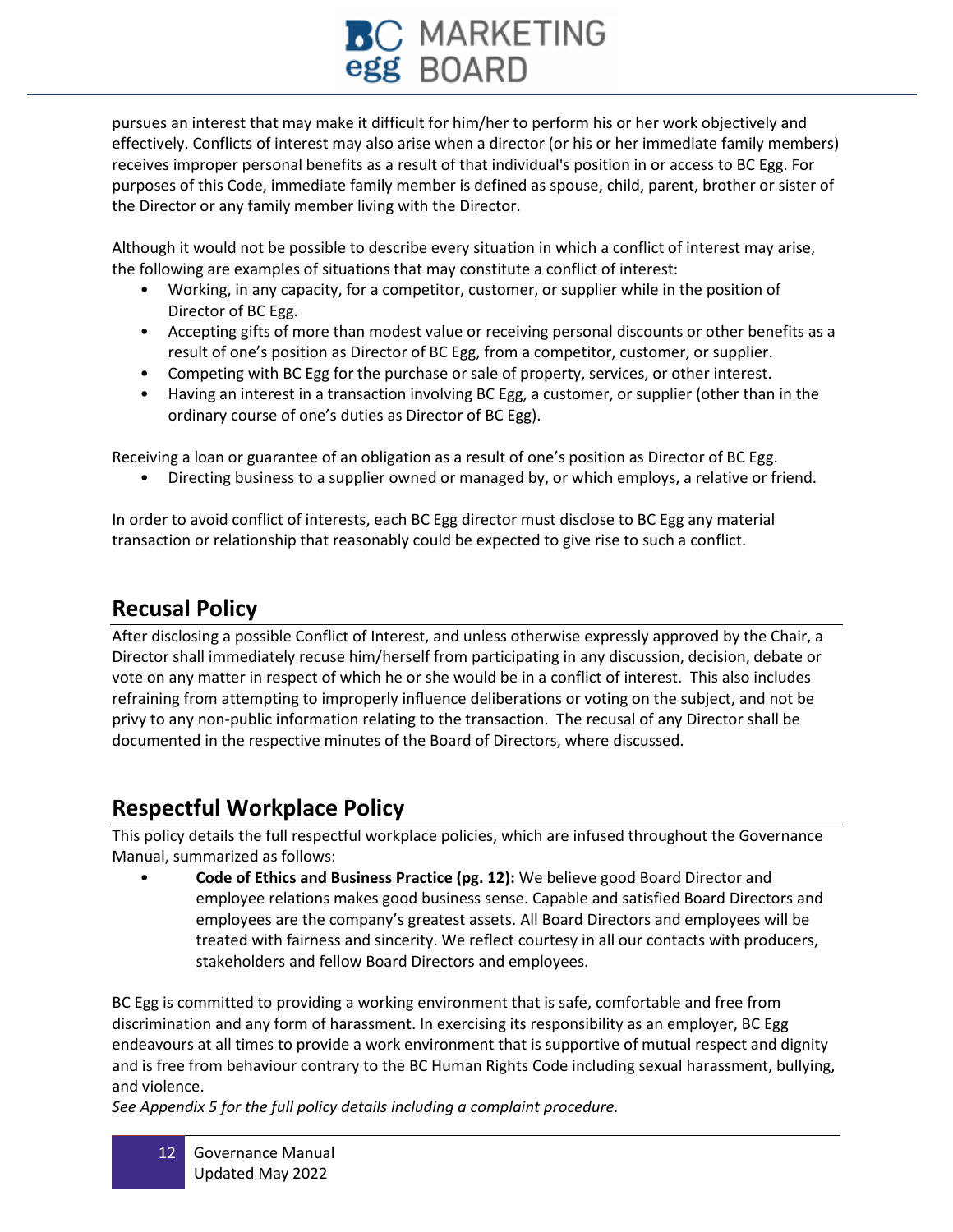

## **SECTION 4 – DIRECTOR RESPONSIBILITIES**

## **Goals and Objectives**

As a member of the Board of Directors, each director shall fulfil the legal requirements and obligations of a director, which includes a comprehensive understanding of the statutory and fiduciary responsibilities; ensure that the best interests of BC Egg are paramount; and participate in the review and approval of policies, strategy and monitoring their implementation.

## **Duties and Responsibilities**

- A. Board of Directors Activity as a member of the Board of Directors, each Director shall:
	- exercise good judgment and act with integrity;
	- use his/her abilities, experience and influence constructively;
	- be an available resource to management and Board of Directors;
	- respect confidentiality;
	- advise the Executive Director and/or the Chair when introducing significant and/or previously unknown information or material at a Board of Directors meeting;
	- understand the differences between governing and managing, and not encroach on management's area of responsibility;
	- be aware of potential conflict areas real or perceived and adopt an objective position;
	- when appropriate, communicate with the Chair and/or the Executive Director between meetings;
	- demonstrate a willingness and availability for one-on-one consultation with the Chair and/or the Executive Director; and
	- evaluate the Executive Director, the Chair and BC Egg's performance.
- B. Preparation and Attendance at Meetings of the Board of Directors in order that all Directors enhance the effectiveness of the Board of Directors and committee meetings, each Director shall:
	- prepare for Board of Directors and committee meetings by reading reports and background materials prepared for each meeting;
	- maintain an excellent Board of Directors and committee meeting attendance record; and
	- make such inquiries and acquire, as needed, adequate information necessary for decision making.
- C. Communication communication is fundamental to Board of Directors' effectiveness and therefore each Director shall:
	- participate fully and frankly in the deliberations and discussions of the Board of Directors;
	- encourage free and open discussion of the affairs of BC Egg by the Board of Directors and its members;
	- ask probing questions focused on policy and strategy; and
	- question officers in an appropriate manner and at proper times on strategy, implementation.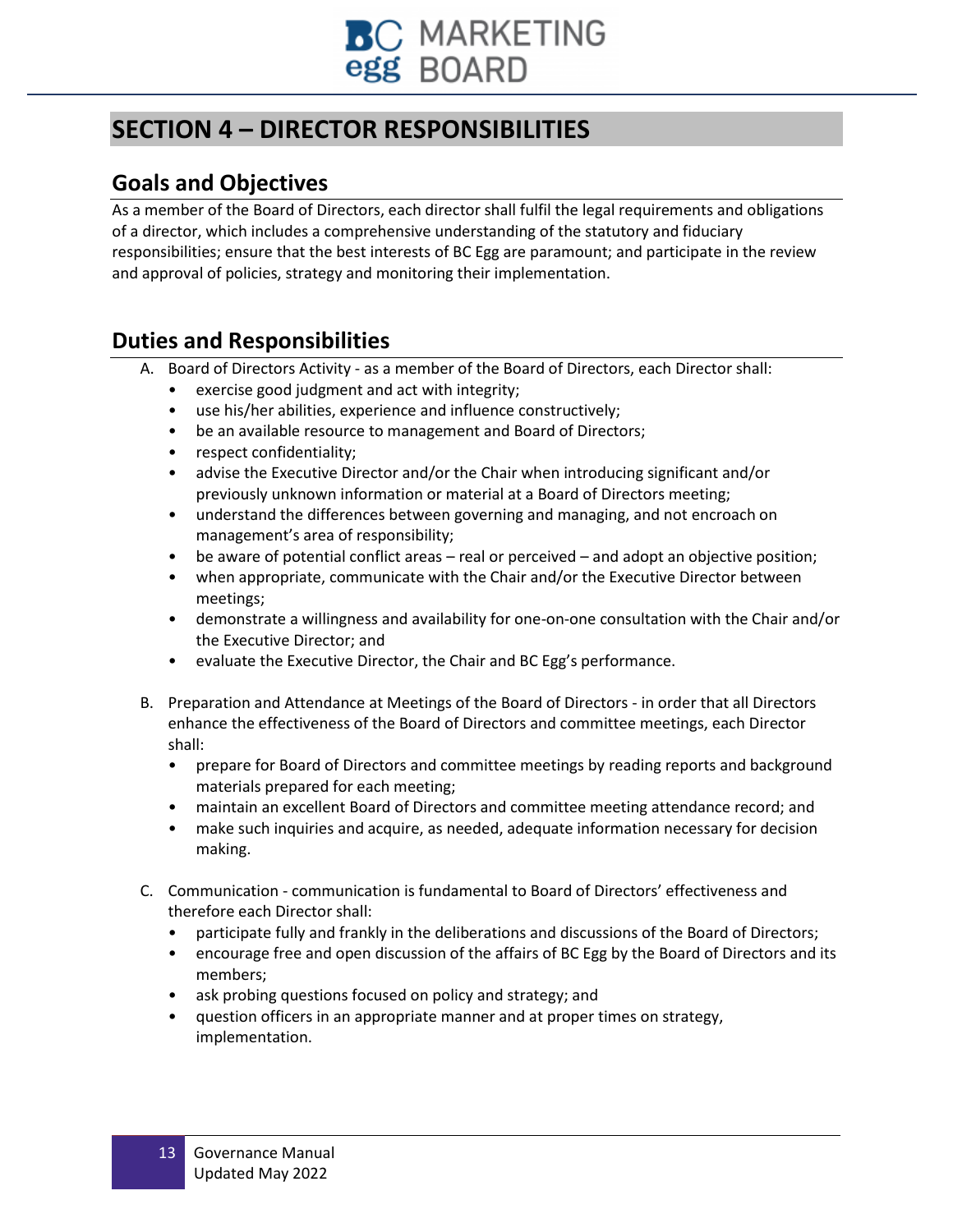

- D. Independence recognizing that the cohesiveness of the Board of Directors is an important element in its effectiveness, each Director shall:
	- be a positive force with a demonstrated interest in the long-term success of BC Egg; and
	- speak and act independently.
- E. Board of Directors Interaction

As a member of the Board of Directors, each Director shall establish an effective, independent and respected presence and a collegial relationship with other members of the Board of Directors.

Cell phones should be turned off during meetings. If urgent business requires use of such device, a Director should excuse him/herself from the meeting to deal with personal communication.

- F. Committee Work to ensure that Board of Directors committees are effective and productive each Director shall:
	- participate on committees when asked and become knowledgeable with the purpose and goals of the committee; and
	- understand the process of committee work, and the role of management and staff supporting the committee.
- G. Business, BC Egg and Industry Knowledge recognizing that decisions can only be made by wellinformed members of the Board of Directors, each Director shall:
	- remain knowledgeable of BC Egg's strategy, services, and the industry;
	- maintain an understanding of the regulatory, legislative, business, social and political environments within which BC Egg operates;
	- become acquainted with management and the officers of BC Egg;
	- remain knowledgeable about industry operations within the BC egg sector, and visit them when appropriate;
	- be an effective ambassador and representative of BC Egg.

## **Role of Secretary**

#### **General Responsibilities**

The Secretary is responsible for the efficient administration of the Board, particularly with regard to ensuring compliance with statutory and regulatory requirements and for ensuring that decisions of the Board of Directors are implemented. The Secretary is responsible for ensuring that accurate and sufficient documentation exists to meet legal requirements, and to enable authorized persons to determine when, how, and by whom the Board's business was conducted. In order to fulfill these responsibilities, the Secretary ensures accuracy and availability of the minutes of meetings, fulfills any other requirements of a Director, and performs other duties as the need arises and/or as defined in the bylaws.

#### **Accountability**

The Secretary is accountable to the Board of Directors. Certain duties of the Secretary may be delegated to the Executive Assistant, Executive Director, Board members and/or committees as appropriate; however, the accountability for them remains with the Secretary.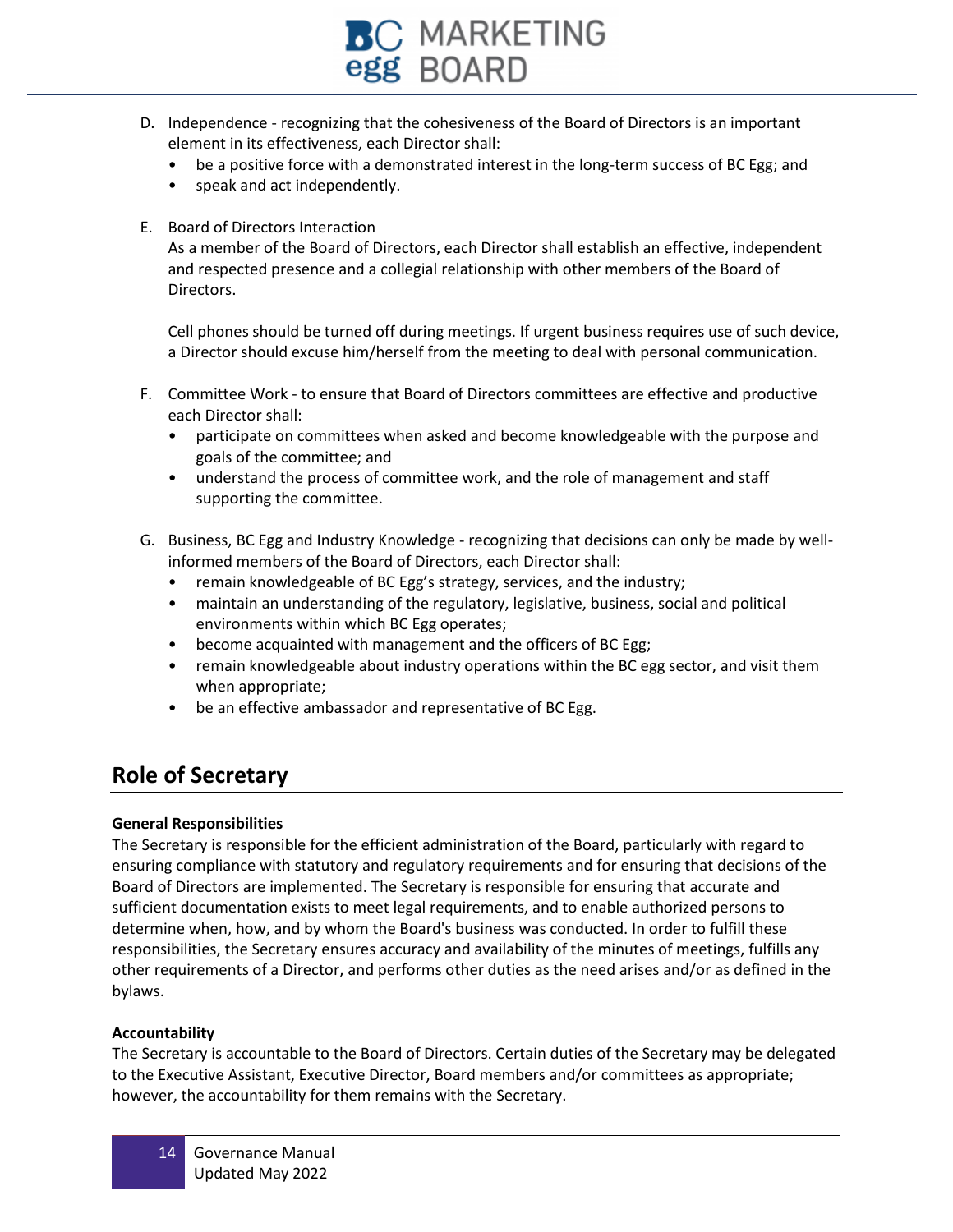

## **SECTION 5 – CHAIR AND EXECUTIVE DIRECTOR RESPONSIBILITIES**

## **Introduction**

The regulations under the Natural Products Marketing (BC) Act provide that the Chair of BC Egg has certain duties.

The Chair will assume the role of liaising with the Egg Producers Association of BC on major issues and will adopt an ongoing consultative and resource role. Additionally, the Chair will assume the role of liaising with any external stakeholders, advisory or otherwise, of BC Egg.

The Chair and the Executive Director will also be responsible for public interaction with respect to the affairs of BC Egg.

The Executive Director will be responsible for the customary duties of an Executive Director of a commodity Board of similar size and operation to that of BC Egg and will have ongoing responsibility for the accountability of management to the Board of Directors.

## **Chair Responsibilities**

1. Introduction

The Board of Directors has ultimate accountability for the management of BC Egg to its shareholders. Critical to meeting this accountability is the relationship between the Board of Directors, management and egg producers.

The Chair, as the presiding Board of Directors' member, must ensure that these relationships are effective, efficient and further the best interests of BC Egg. In performing this role, the Chair must work with management, manage the Board of Directors, and ensure effective relations with egg producers and the public.

- 2. The Board of Directors Interface with Management the Chair shall:
	- ensure management is aware of concerns of the Board of Directors and other egg producers;
	- ensure that management strategy, plans and performance are appropriately conveyed to the Board of Directors; and,
	- ensure the Board of Directors has exposure to the management team;
	- review and recommend a Code of Ethics and Conflict and Confidentiality policy as it relates to both board members and staff.
- 3. Managing the Affairs of the Board of Directors the Chair shall:
	- chair Board of Directors meetings;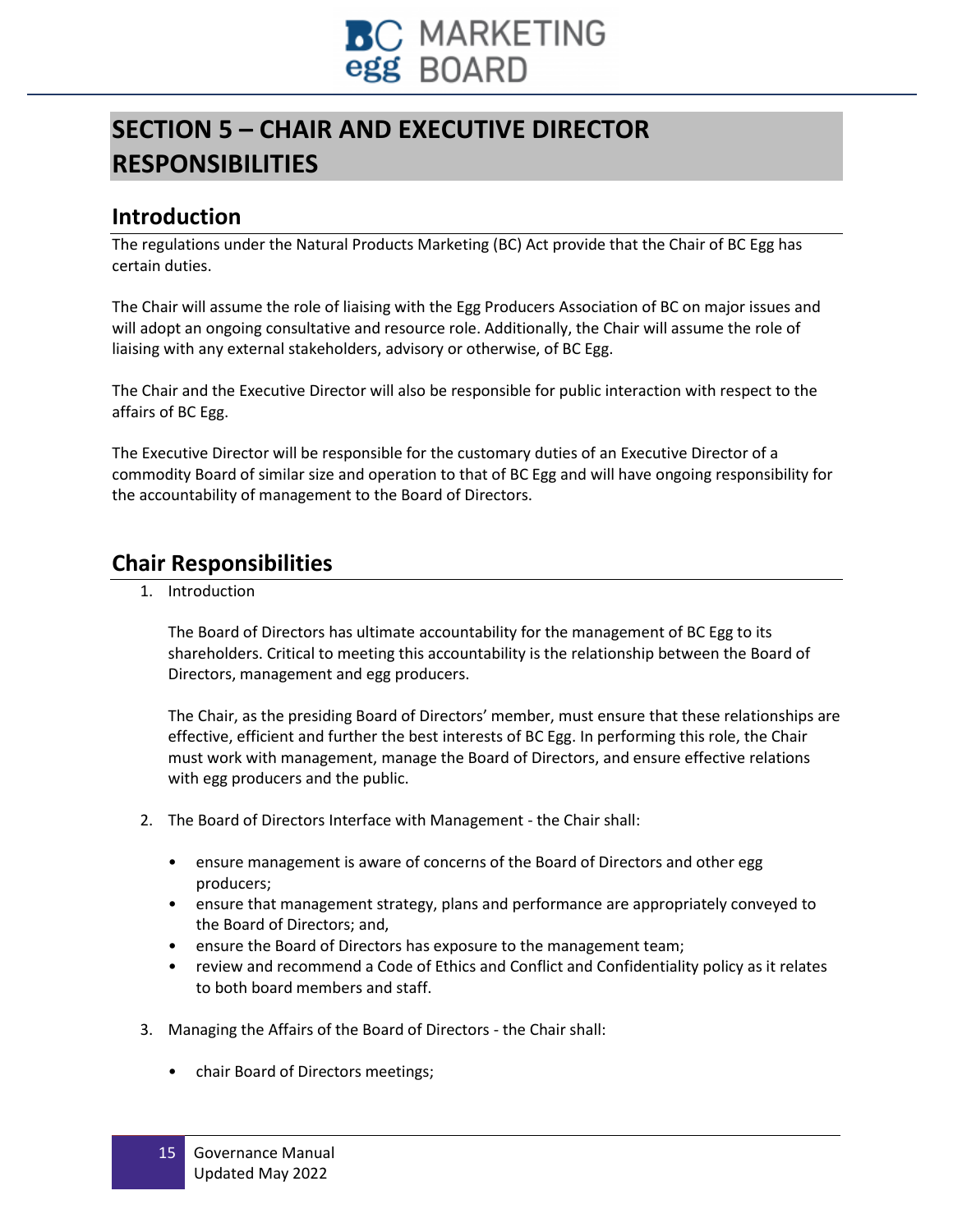## C MARKETING egg BOARD

- ensure that the mechanisms for effective governance are in place and the Board of Directors is alert to its obligations to BC Egg, management, egg producers and regulators;
- provide strong leadership to the Board of Directors and assist in reviewing and monitoring the vision, strategy, and policies of BC Egg and the achievement of its objectives;
- participate in recommending the committees of the Board of Directors and their composition, reviewing the need for, the performance and suitability of, those committees and recommending such adjustments as are deemed necessary from time to time;
- ensure that the Director selection process is appropriate and serves the needs of BC Egg;
- conduct Board of Directors meetings in an efficient, effective and focused manner;
- review and make recommendations to the board with respect to the appointment of the board's legal counsel;
- be responsible for the orientation program for new Directors, as well as for board education and development programs; and
- recommend to the Board of Directors an appropriate evaluation process for the Board of Directors, the Executive Director and the Chair.
- 4. Relations with Members, Shareholders, Other Stakeholders and the Public the Chair shall:
	- chair meetings of the Board of Directors and members, and regularly meet with the Egg Producer Association;
	- ensure BC Egg's management and, where applicable, the Board of Directors are appropriately represented at official functions and meetings with members; and,
	- ensure there is an appropriate communications program for all industry stakeholders.
- 5. Selection and Evaluation of the Executive Director the Chair has the responsibility:
	- for the appointment and replacement of an Executive Director, for monitoring the Executive Director's performance, approving the Executive Director's compensation and providing advice and counsel to the Executive Director in the execution of his/her duties;
	- for ensuring that plans have been made for management succession;
	- for reporting to the Board of Directors on the fulfilment of these responsibilities.

## **Executive Director Responsibilities**

The Executive Director shall:

- lead and manage BC Egg;
- report to the Board of Directors;
- keep the Board of Directors current on major developments, ensuring the Board of Directors has sufficient information to permit it to fully discuss potential issues and to make decisions;
- recommend to the Board of Directors strategic directions for BC Egg's business and, when approved, successfully implement the corresponding strategic, business and operational plans;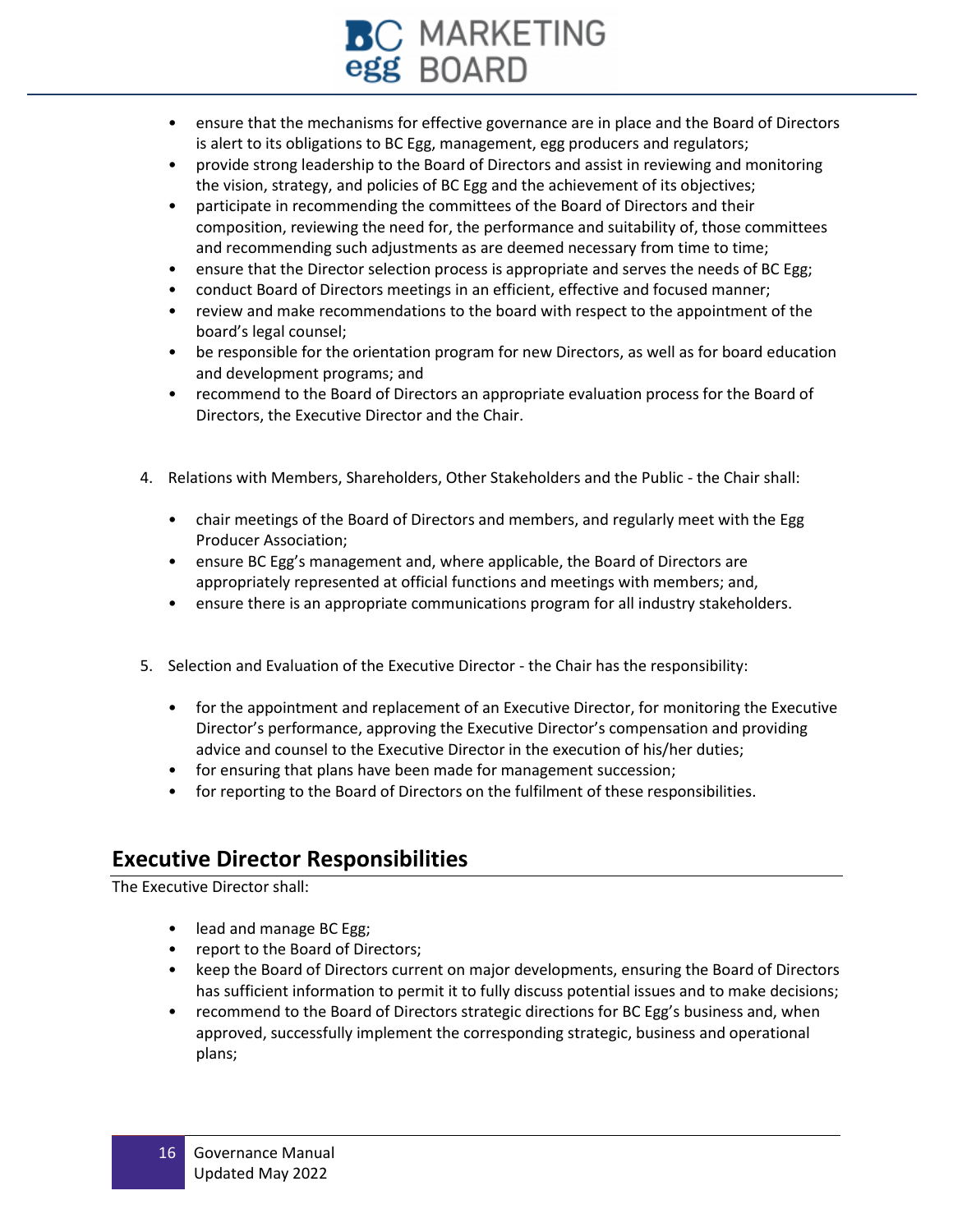

- direct and monitor the activities of BC Egg in a manner that strives towards the achievement of targets and ensures the assets of BC Egg are safeguarded and optimized in the best interests of BC Egg;
- develop and implement operational policies to guide BC Egg within the limits prescribed by BC Egg's regulations under the Natural Products Marketing Act and other applicable regulations, and the framework of the strategic directions adopted by the Board of Directors;
- develop and recommend to the Chair overall BC Egg structure and staffing;
- create, maintain and review with the Chair an annual plan for the development and succession of management;
- oversee the interfaces between BC Egg, regulators, egg producers and the public:
- meet regularly, and as required, with the Chair to review material issues and to ensure that the Board of Directors are being provided with all of the information it requires to fulfil its statutory and other obligations;
- provide the Board of Directors with exposure to the key management of BC Egg; and
- engage in public service as agreed with the Board of Directors in connection with any of BC Egg's charitable, educational and cultural activities (if applicable and appropriate).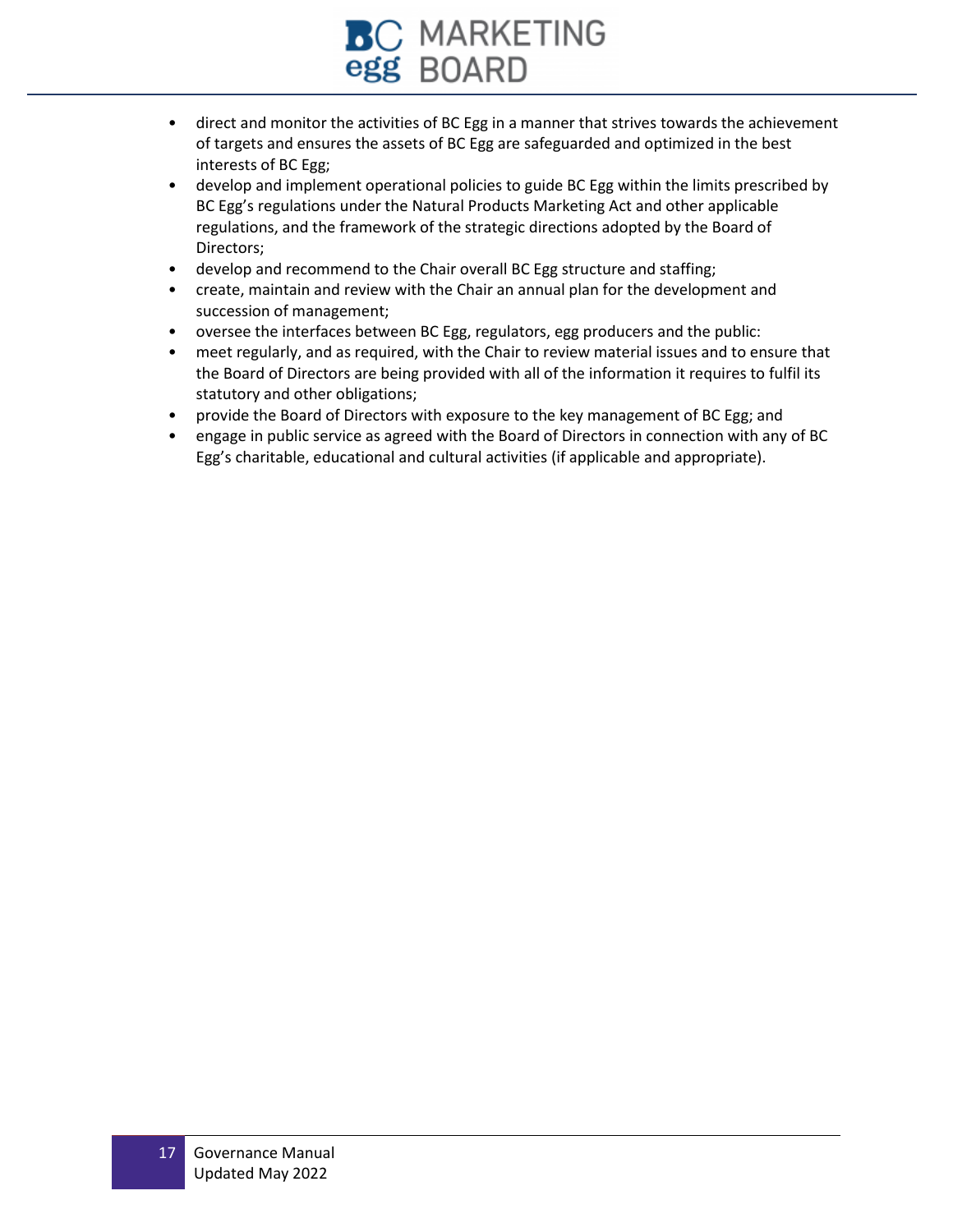

## **SECTION 6 – AUDIT AND FINANCE COMMITTEE RESPONSIBILITIES**

## **Purpose**

The purpose of the Audit and Finance Committee is to assist the Board of Directors in fulfilling its oversight responsibilities by:

- reviewing the financial statements of BC Egg;
- reviewing the financial and internal controls, the accounting, audit and reporting activities of BC Egg;
- annually reviewing the qualifications and objectivity of BC Egg's auditors;
- making recommendations to the Board of Directors, in the case of any vacancy in the office of auditor as to the selection of BC Egg's auditors and their fees;
- reviewing the scope, results and findings of BC Egg's auditor's audit and non-audit services;

## **Composition**

The composition of the Audit and Finance Committee shall be one Director, who acts as the Chair; at least two Board-appointed members who may be producers; at least one external individual appointed by the Board of Directors; and Manager of Finance who meets certain criteria of 'independence' in keeping with governance best practice.

For a full list of the Audit and Finance Committee duties and responsibilities, please see the Terms of Reference.

## **Accountability**

The Audit and Finance Committee shall report to the Board of Directors on a regular basis all such action it has taken since the previous report.

## **Committee Timetable**

The major annual activities of the Audit and Finance Committee shall be outlined in a schedule of activities.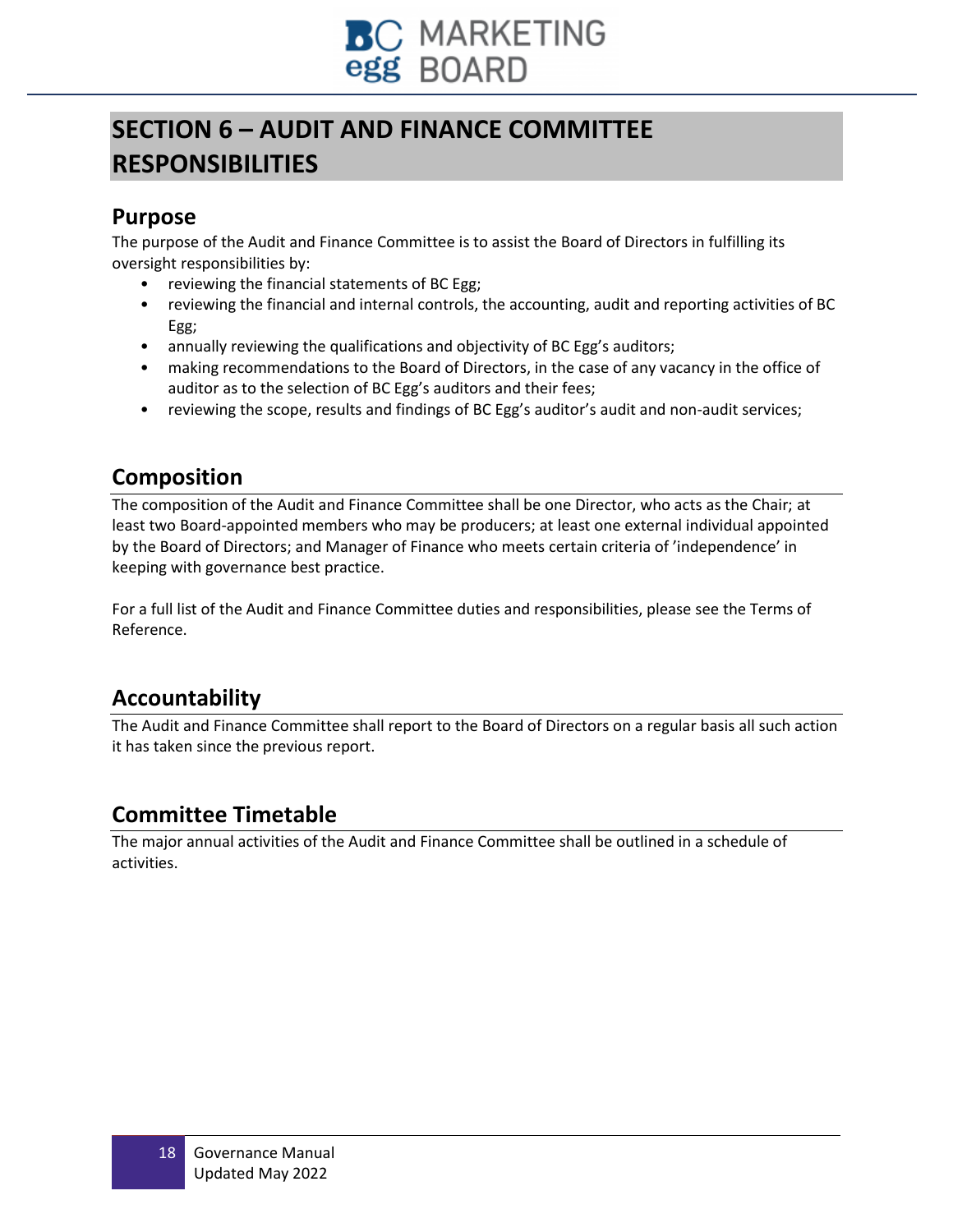

## **Audit and Finance Committee Timetable**

| <b>Agenda Item</b>                                                                                               | <b>Timeframe</b>                             |  |
|------------------------------------------------------------------------------------------------------------------|----------------------------------------------|--|
| Risk assessment, scope and plan of audits, including a summary of areas of                                       |                                              |  |
| greatest risk                                                                                                    |                                              |  |
| Current audit schedule and scope of internal financial controls                                                  |                                              |  |
| <b>Internal Controls:</b>                                                                                        |                                              |  |
| external auditors' summary of audit work completed and report on<br>$\bullet$<br>internal controls               |                                              |  |
| external auditors' management letter<br>$\bullet$                                                                |                                              |  |
| list of completed internal audit reports<br>$\bullet$                                                            |                                              |  |
| significant findings in internal audit reports<br>$\bullet$                                                      |                                              |  |
| five-year history of significant findings<br>$\bullet$                                                           | February                                     |  |
| internal control evaluation<br>$\bullet$                                                                         |                                              |  |
| Annual financial statements:                                                                                     |                                              |  |
| external auditors' report on annual financial statements<br>٠                                                    |                                              |  |
| review and approval of annual financial statements<br>$\bullet$                                                  |                                              |  |
| Review of financial disclosures of BC Egg required under applicable provincial<br>policies and other regulations |                                              |  |
| Audit and Finance Committee meeting with Board for presentation of the                                           |                                              |  |
| annual audited statements from the auditors                                                                      |                                              |  |
| Audited statements mailed to producers                                                                           |                                              |  |
| Presentation of financial statements at "Producer only" meeting                                                  |                                              |  |
| Presentation of annual audited statements at AGM.                                                                | AGM                                          |  |
|                                                                                                                  |                                              |  |
| Confirm committee members                                                                                        | 1 <sup>st</sup> Meeting following<br>the AGM |  |
|                                                                                                                  |                                              |  |
| Audit and Finance Committee Terms of Reference and Responsibilities                                              |                                              |  |
| Accountability:                                                                                                  |                                              |  |
| Chair report to the Board of Directors on the activities of the Audit                                            | Fall                                         |  |
| and Finance Committee during the year                                                                            |                                              |  |
| Proposed audit fees                                                                                              |                                              |  |
| External auditors' review of audit process                                                                       |                                              |  |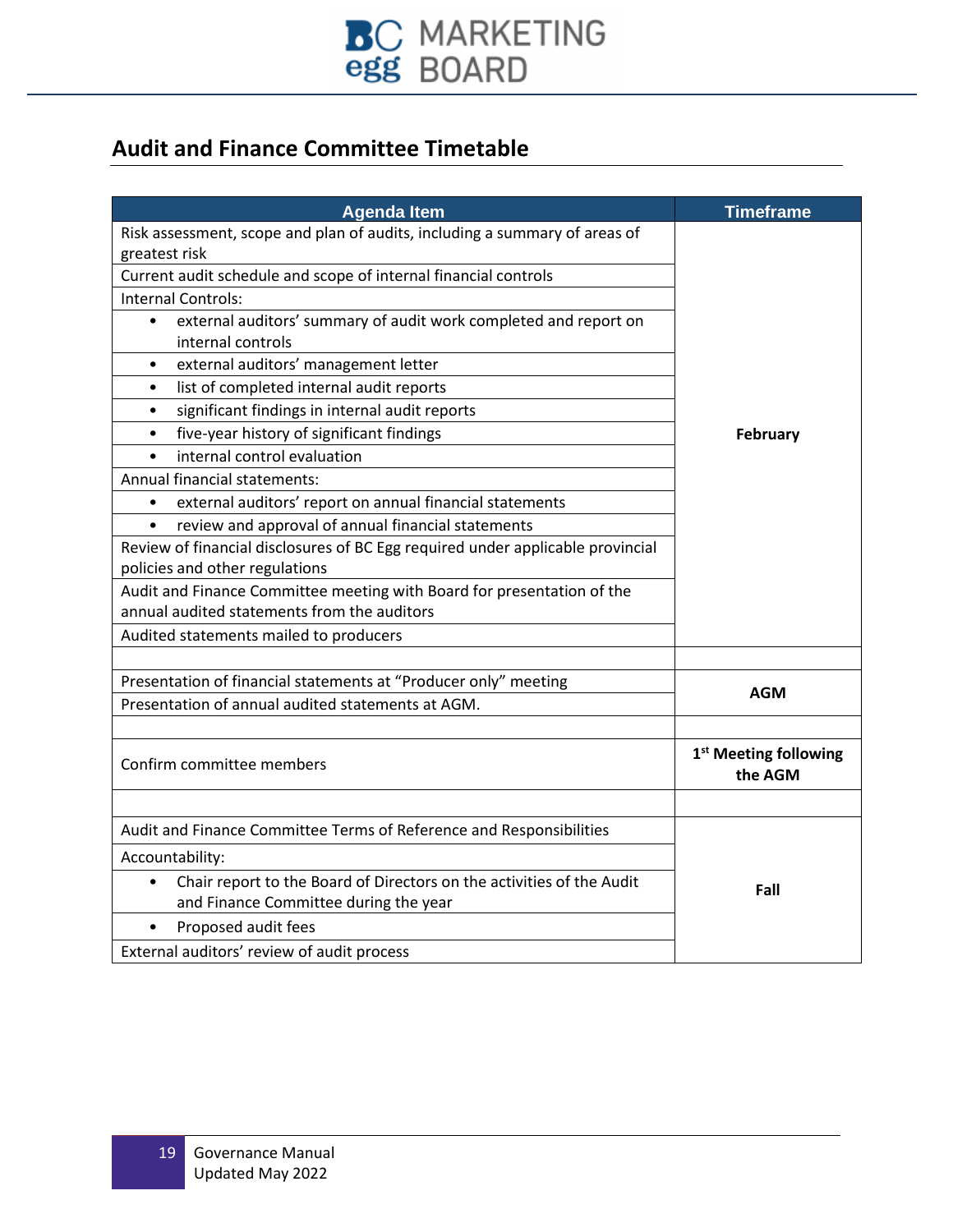

## **Board Activity Schedule**

| <b>Agenda Items</b>                                                                                             | <b>Timeframe</b>                              |
|-----------------------------------------------------------------------------------------------------------------|-----------------------------------------------|
| <b>Financial Matters:</b>                                                                                       |                                               |
| Approval of monthly results                                                                                     | January through December                      |
| Approval of capital budget                                                                                      | December                                      |
| Approval of operating budget                                                                                    | December                                      |
| Approval of annual audited financial statements and                                                             | February                                      |
| auditor's report                                                                                                |                                               |
| Establish charitable donations budget                                                                           | October                                       |
|                                                                                                                 |                                               |
| <b>Planning:</b>                                                                                                |                                               |
| 5 year strategic plan                                                                                           | May                                           |
| Nomination of vacant director positions                                                                         | 1 <sup>st</sup> meeting post elections        |
| Review of governance manual                                                                                     | May                                           |
|                                                                                                                 |                                               |
| <b>Operations:</b>                                                                                              |                                               |
| <b>Executive Director's Report</b>                                                                              | January through December                      |
| Chair's Report                                                                                                  | January through December                      |
| <b>Financial Reports</b>                                                                                        | January through December                      |
| <b>Executive Director's Performance Review</b>                                                                  | September                                     |
| Board of Directors' Performance Review                                                                          | February, prior to AGM                        |
| Review of committee performance and formal                                                                      | 1 <sup>st</sup> meeting after AGM             |
| appointment of members                                                                                          |                                               |
|                                                                                                                 |                                               |
| <b>Committees:</b>                                                                                              |                                               |
| Opportunity to report monthly or at request of the Board                                                        | January through December                      |
|                                                                                                                 |                                               |
|                                                                                                                 |                                               |
| <b>Annual General Meeting</b>                                                                                   |                                               |
| Set date                                                                                                        | End of February, beginning of March with BCPC |
|                                                                                                                 |                                               |
| Approval of notice of meeting, election procedures and<br>all other documentation required under applicable law | January                                       |
|                                                                                                                 |                                               |
| Presentation of format of annual meeting                                                                        | March                                         |
| Approval of Chair's, Executive Director's, financial reports                                                    |                                               |
| and committee reports for Annual Report                                                                         | January                                       |
|                                                                                                                 |                                               |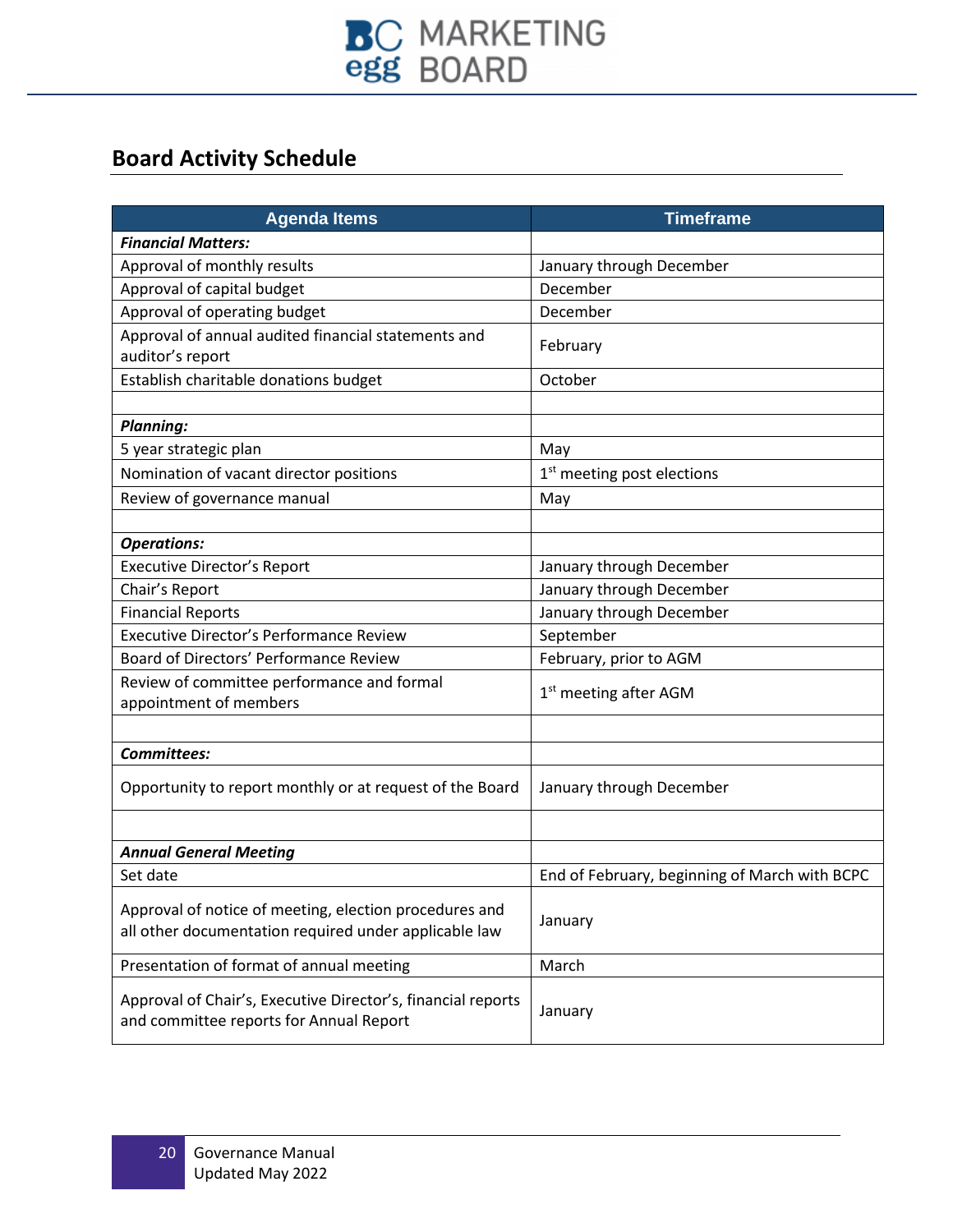

## **APPENDICES**

## **Appendix 1 – Stakeholder Engagement Policy**

#### **Policy Statement**

BC Egg's Vision is to create "a sustainable and growing BC Egg community that meets the values of consumers while being socially and environmentally responsible." In order to create the changes necessary to make this Vision become a reality, there needs to be active dialogue with the various stakeholders of BC Egg.

Good communication is vitally important to this process and it needs to be a two-way process. Stakeholders want to feel that their views are listened to and acted upon – or to know why their advice has not been used.

With this in mind, BC Egg has developed a Stakeholder Engagement program that will be implemented by management and monitored by the Board of Directors.

#### **Feedback Management Process**

Inform - BC Egg will provide timely, accurate, objective and balanced information to stakeholders to help them understand the issues and challenges we face. We'll provide background information and solutions from similar organizations, if applicable, and our organization opportunities and solutions.

Input - Retrieval and Confirmation - this is the next step when, after receiving input from the appropriate stakeholders, the session notes will be developed and circulated back to the parties who gave the feedback and all other parties in their sector to confirm that their input was received in an unbiased fashion.

Management Consideration - during this step, management will review the input and decide how to respond to it. This response could involve commencing new support programs or refreshing existing ones. It might mean accepting the suggestion or not. If the suggestion is not accepted, then a rationale must be given.

Action Report -the next step is to circulate the management action report to all parties in the sector as evidence that not only was their input heard, but it was given serious consideration and acted upon.

Report Cards - all management action plans are monitored and measured by the board to ensure they are executed in a timely manner.

#### **Methods of Engagement**

**Consumers** 

- BC Egg Surveys
- EFC Surveys
- Social media Facebook, Twitter, Instagram, YouTube
- Agri fairs
- Grocery feedback sessions
- HRI feedback sessions
- AC Nielsen data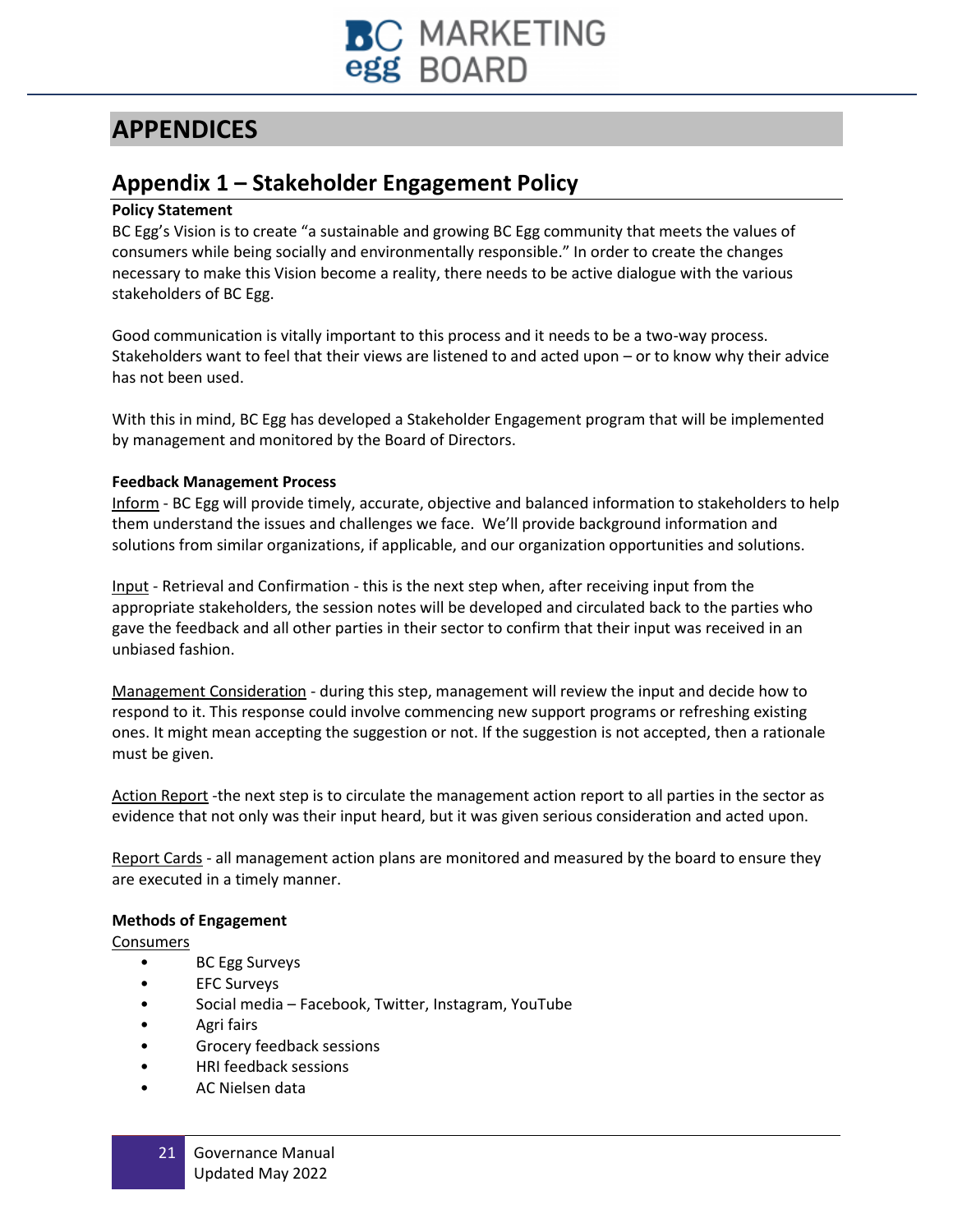

#### **Producers**

- Survey(s)
- Regional meetings three per year
- BC Egg Producer Association meetings four meetings per year
- Committee Representation Audit & Finance Committee, Production Management Committee, Egg Industry Advisory Committee,
- Participation in annual strategic planning sessions
- Producer Liaison Officer visits four times a year
- $EFC$  officer visits and reports once per year
- Management visits

#### Processors

- Quarterly management input sessions
- EIAC
- BC Egg Processors Council meetings four a year

#### Staff and Management

• Satisfaction surveys

#### Advocacy Groups

• Meetings annually

#### Farm Industry Review Board

- Quarterly management sessions
- Annual review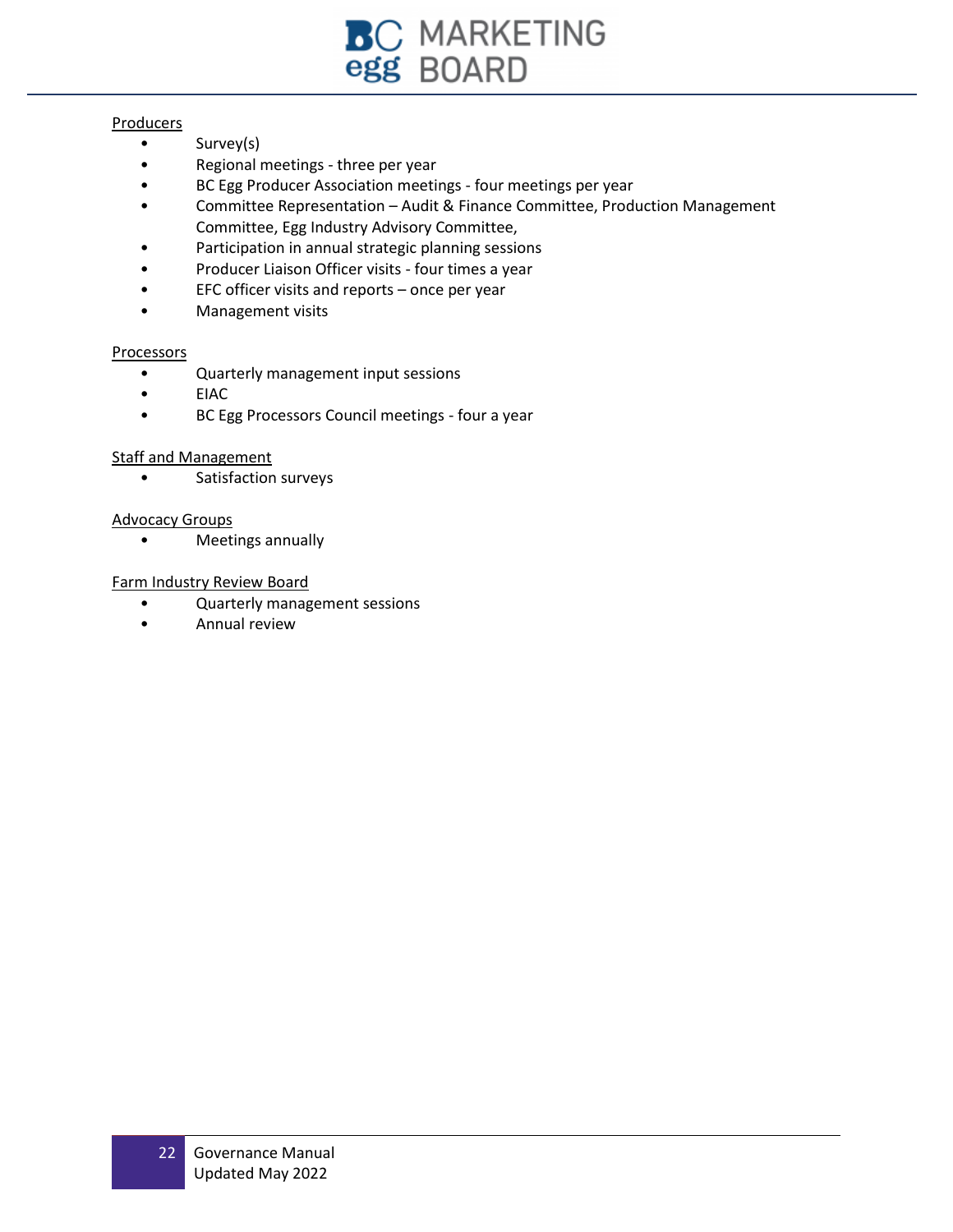

## **Appendix 2 – Spokesperson Policy**

#### **Introduction**

For the purposes of this policy, a spokesperson is an individual who is explicitly authorized by BC Egg to speak and represent BC Egg publicly to external non-political stakeholders, political stakeholders and at community events.

This policy specifies:

- 1. who is authorized to speak on behalf of BC Egg,
- 2. who can authorize an individual to speak on behalf of BC Egg, and
- 3. the activities that members should not disclose without authorization from BC Egg.

#### **Spokesperson**

Only spokespersons are permitted to speak on behalf of BC Egg. Appointed spokespersons for external non-political stakeholders, political contacts and community events are individuals in the following positions:

- **Executive Director**
- Director of Communications & Marketing
- Chair of the Board
- Vice Chair of the Board
- EFC Representative
- Chair of the Egg Producers Association

A spokesperson may be appointed for any engagement opportunity by:

- BC Egg Board of Directors
- The Chair of the Board
- The Vice Chair of the Board
- The Executive Director
- The Director of Communications & Marketing
- The Chair of the BC Egg Producers Association

The Board and the BC Egg Producers Association should be made aware of Spokespersons' activities.

#### **Process**

- 1. A producer, staff or board member receives a request for an engagement opportunity.
- 2. That request is forwarded to Amanda Brittain, Director of Communications & Marketing (amandab@bcegg.com).
- 3. Amanda will send the request to the Board, Association Chair and Executive Director with a recommendation on whether or not the engagement opportunity should be attended as well as a few recommendations on possible spokespersons.
- 4. The Board, Association Chair and Executive Director then have two (2) business days to affirm the recommendation or state possible concerns. This is the appropriate time to bring up any key messages that should be addressed during the engagement.
- 5. Amanda will contact the recommended spokesperson and provide him/her with the details of the engagement opportunity as well as any key messages.
- 6. The spokesperson may choose to meet with staff, Board or Association members to ensure he/she has the appropriate understanding of the key messages.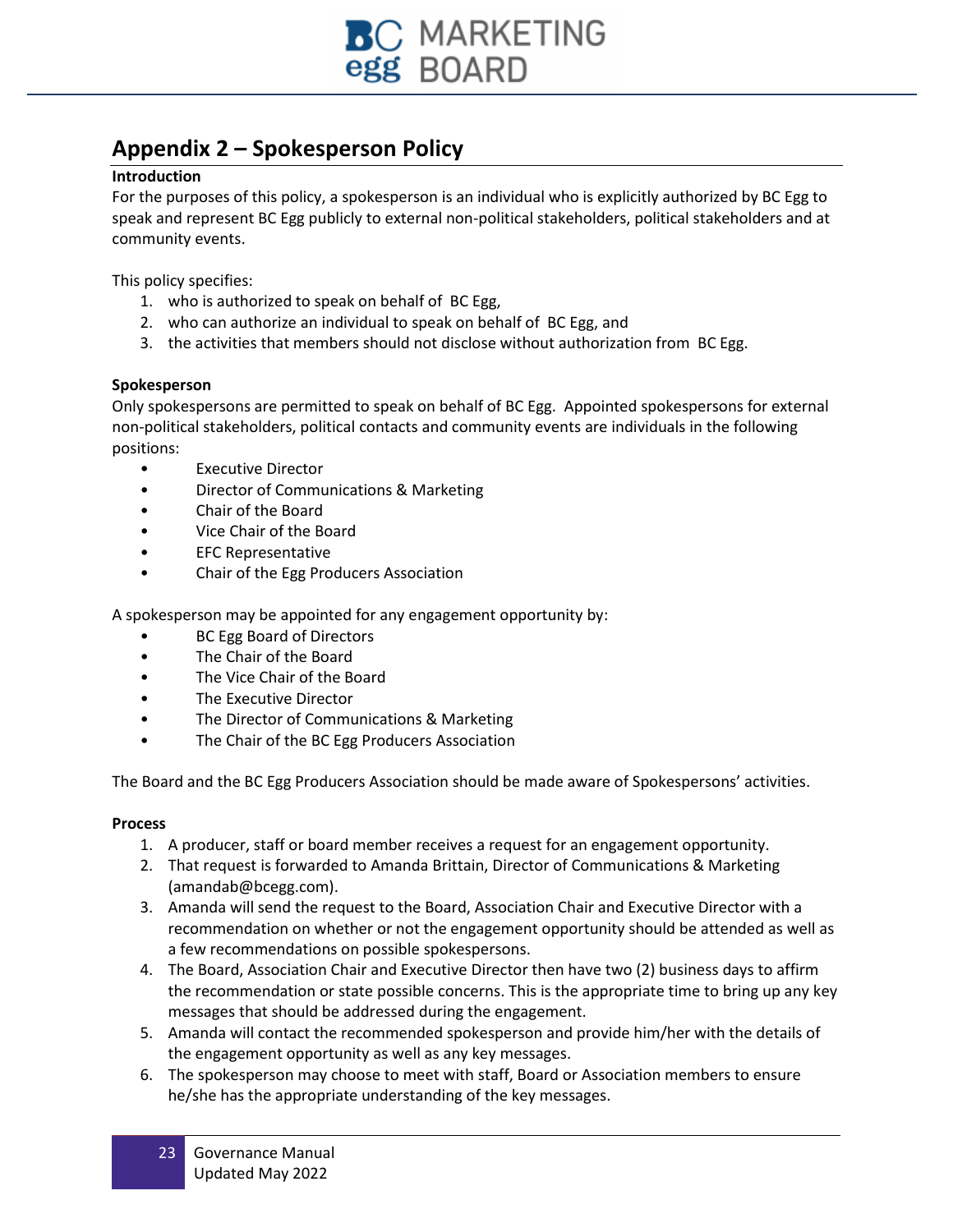

- 7. The spokesperson will attend the engagement and prepare a written report for the Board and Association. This report will be provided to Amanda for distribution.
- \*\*\*\*In the event that a media request is received, the above process must take place within one hour.

#### **Member Representations**

- 1. Producers, staff and Board members do not speak on behalf of BC Egg.
- 2. In some cases, a producer may be interested in discussing Board or Association activities publicly as independent producers and without interest in representing the Board or Association. In that event, producers:
	- a. May request that the Board or Association review and approve the material to be discussed. Such requests should be made at least five (5) days in advance of the event.
	- b. Shall not disclose any Board or Association confidential information.
	- c. Shall specify that their statements and opinions are their own and that such statements and opinions are not to be attributed to the Board or Association.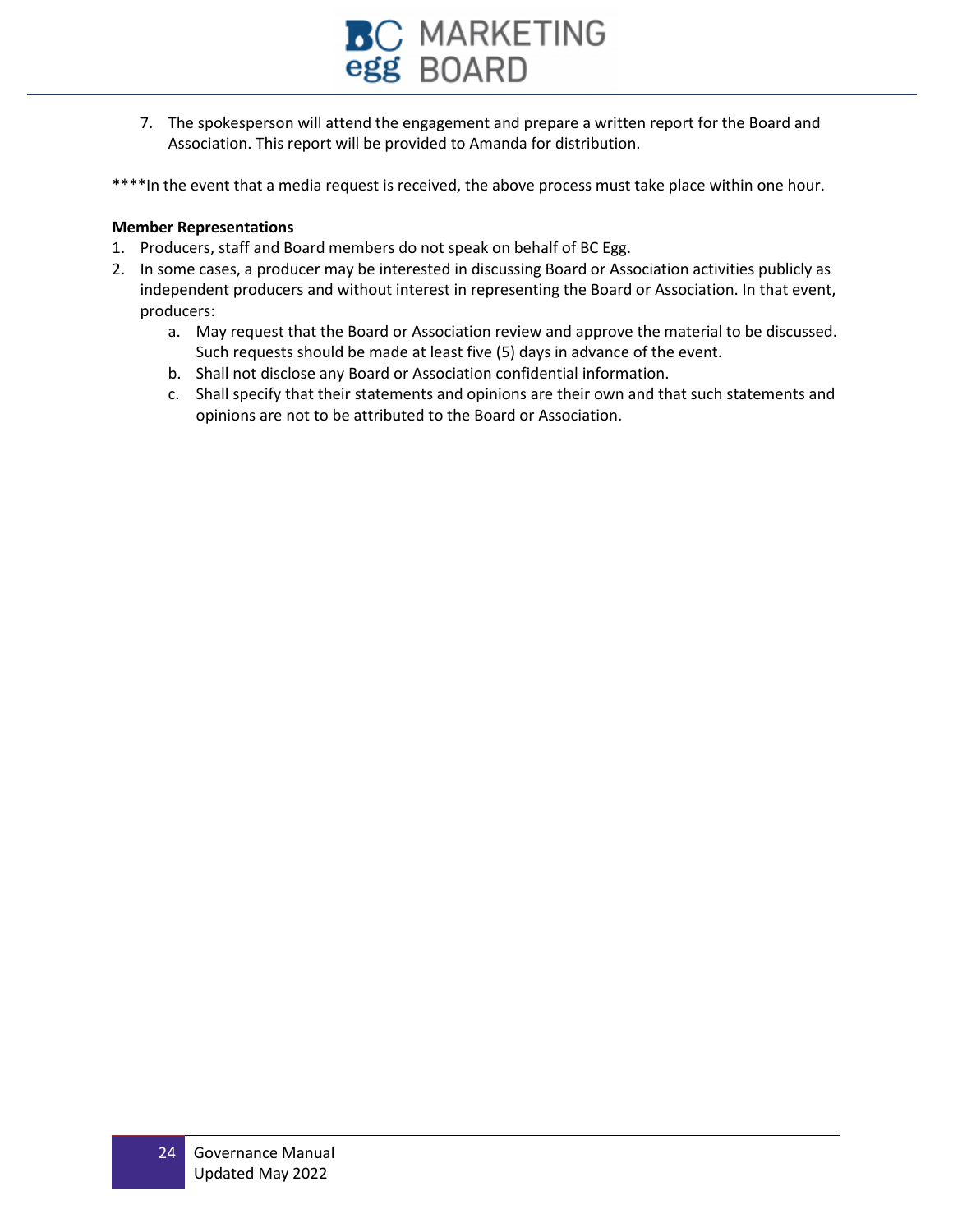

## **Appendix 3 – Board Members Per Diem and Expense Policy**

The BC Egg Marketing Board's Standing Order establishes the policies and procedures applicable to egg producers. The following manual addresses the internal office procedures that are intended to augment the implementation of the Standing Order.

#### **PURPOSE**

The Purpose of the Policy is to provide for the reimbursement of reasonable expenses incurred by Directors while conducting business on behalf of the BCEMB.

#### **KEY PRINCIPLES**

The BCEMB will reimburse out-of-pocket expenses for business travel and related costs that are legitimate, reasonable and appropriate for the business activity undertaken.

The Director should neither gain nor lose personal funds as a result of a travel assignment and should make travel decisions in the best interest of the organization.

#### **1.1 PER DIEMS**

- 1. AUTHORITY Section 3:14 of the British Columbia Egg Marketing Scheme states the Producers of British Columbia shall set the remuneration paid to the Directors of the British Columbia Egg Producers.
- 2. RATE Directors Per Diem \$450.00 per day; Chair Per Diem \$500.00 per day

#### 3. DIRECTOR POLICY -

#### **(a) Monthly Stipend**

Chair and each Board Director shall be entitled to claim five additional per diems per period in respect of time spent on Board business outside of structured meetings. EFC Director is entitled to two additional per diems per period to cover extensive travel costs; this policy to be reviewed on an annual basis.

The Stipend will cover the following:

- preparation for meetings
- conference calls
- attending any golf tournaments
- meetings with individual producers

#### **(b) Telephone and Video Conference Meetings**

In the event of extraordinary circumstances where the need to hold telephone or video conference meetings instead of face-to-face meetings arises, the Chair and each Board Director shall be entitled to a full day per diem no matter the duration of the meeting.

#### **(c) Meetings**

Any director can go to an industry meeting within British Columbia without seeking permission from the board. Meetings that are outside the province require discussion and approval by the board.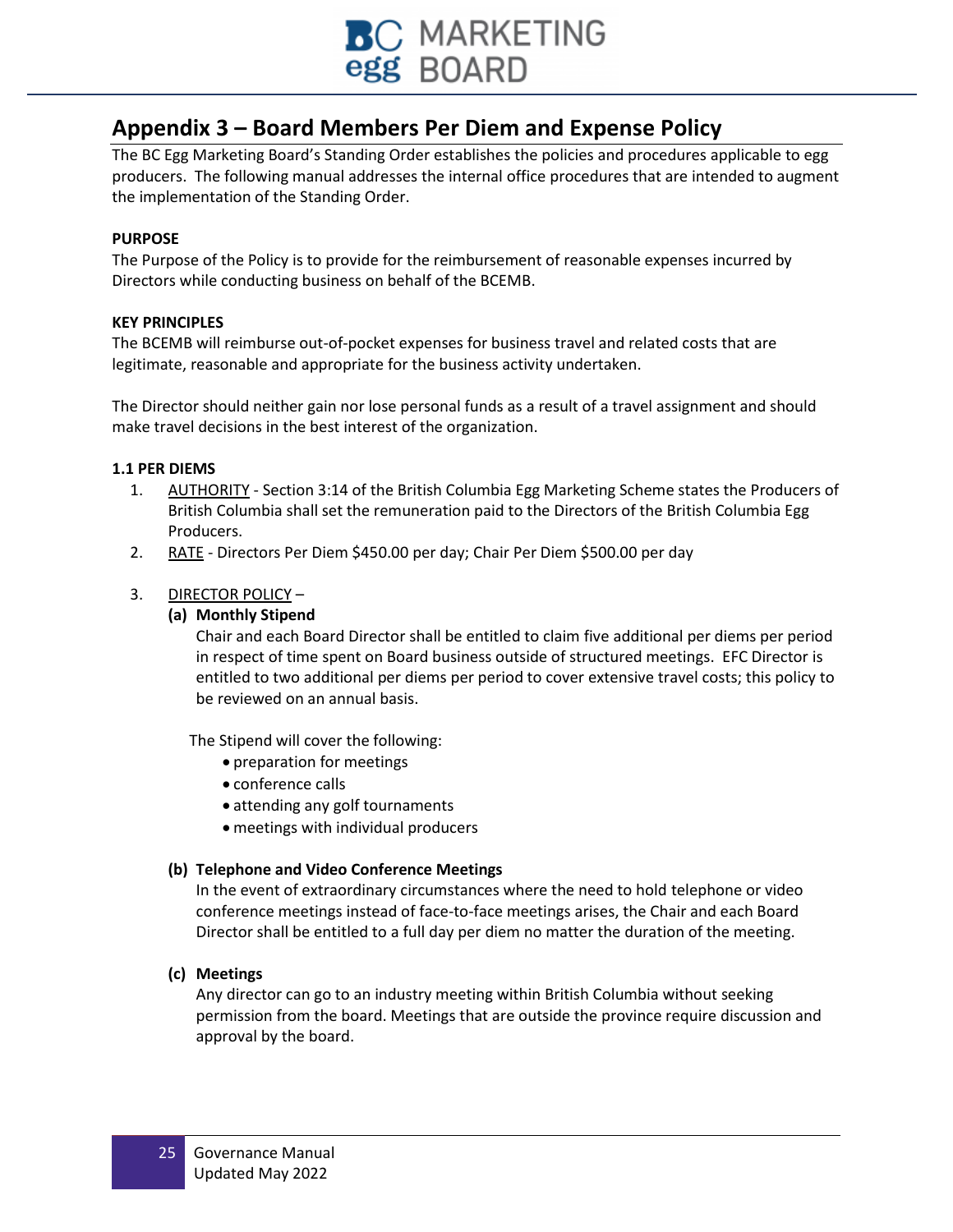![](_page_25_Picture_0.jpeg)

#### **(d) Receptions**

Directors will receive ½ per diem for reception attendance provided they have received board approval.

#### **(e) Travel Per Diems**

Chair and Directors are entitled to travel per diems as follows:

- 1. Per diems for attending an out of area meeting within the province is equivalent to  $\frac{1}{2}$ per diem for each direction. Fraser Valley to Greater Vancouver is not eligible for a travel per diem.
- 2. Travel outside the province requires approval of the Board of directors.
- 3. Chair and each Director shall claim per diems as follows:
	- a. Outside of BC but within Canada EFC Matrix
	- b. Canada to United States 2 per diems round trip
	- c. Canada to International 3 per diems round trip
- 4. Directors must take notes at the session to qualify for a per diem and future attendance approval
- 5. Travel per diems must be shown separate from regular per diems.

If a Board Member recovers expenses and/or per diems for external committees they are part of, they must refund or credit the board for the amount recovered.

#### 4. COMMITTEE POLICY –

#### **(a) Committee Per Diems**

Each Industry Committee member's per diem shall be \$275 per day.

#### **(b) Travel Per Diems**

Travel per diems for Industry Committee Members attending a meeting within the province but outside their region is equivalent to  $\frac{1}{2}$  per diem for each direction traveled. Fraser Valley to Greater Vancouver is not eligible for a travel per diem.

#### **(c) Barn Fitness Audit Committee Per Diems**

Each Barn Fitness Audit Committee member will receive a \$400 per diem when the audit process is longer than 4 hours.

#### **1.2 EXPENSES**

#### **(a) General**

- 1. Mileage will be reimbursed at the yearl[y published Federal rate.](https://www.canada.ca/en/revenue-agency/services/tax/businesses/topics/payroll/benefits-allowances/automobile/automobile-motor-vehicle-allowances/automobile-allowance-rates.html) As of May 1, 2022, the amount to be reimbursed will be the up to 5000 km rate regardless of how many KM's have been driven during the year.
- 2. Cellular phone will be reimbursed up to \$100/month plus travel packages when travelling out of area.
- 3. Internet will be reimbursed up to \$50/month.
- 4. Conference calls that have incurred additional charges to a chair/director's phone account may be claimed as an expense.
- 5. Personal travel may be combined with business travel provided that there is no additional expense incurred to the BCEMB. Extensions of a stay are at the responsibility and cost of the Director including hotel, meals, taxis etc.
- 6. All claims from or charges to the Board for fees and expenses must be submitted on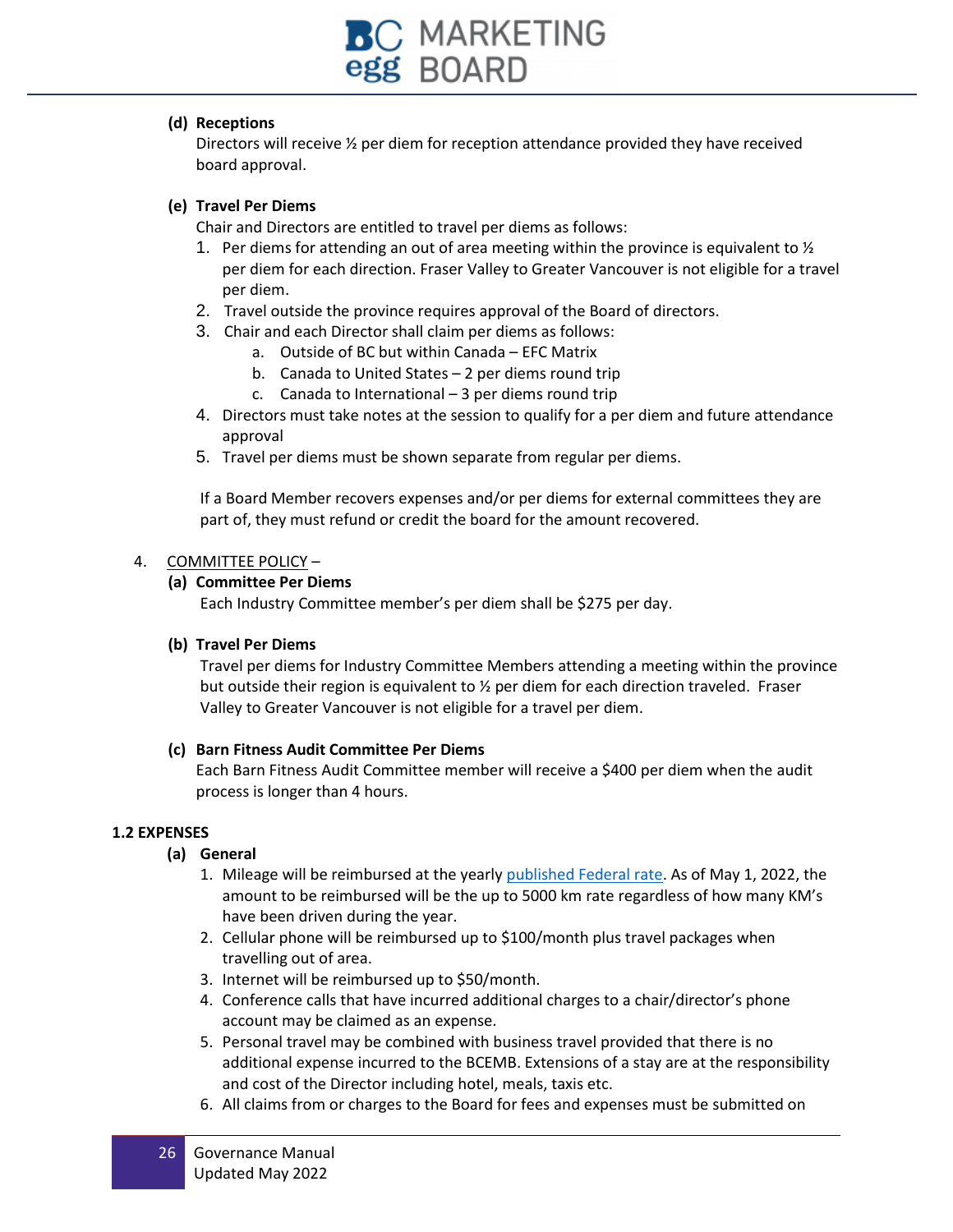![](_page_26_Picture_0.jpeg)

"Expense Reports". Receipts are mandatory except for rated amounts.

- 7. Directors will be reimbursed for business meal expenses and receipts must be provided, with initials of those Directors present, or group covered.
	- When one or more Directors are present at a business meal the most senior level Director must pay the full expense.
	- The standard for meals is a restaurant in a business class hotel or other of equivalent quality.
	- Original restaurant receipts are required for reimbursement of actual expenses (i.e. detailed restaurant bill). Please note that the credit card receipt may be used to substantiate the restaurant gratuity.
	- Gratuities in reasonable amounts are reimbursable. Gratuities are discretionary from 10-18% of charges before taxes.
- 8. Foreign currency exchange calculations should be taken at time of payment and documentation of the exchange be provided ie copy of Visa transaction.
- 9. Travel Insurance Coverage: A director travelling on business outside of Canada should purchase Emergency Medical Travel and Cancellation Insurance.

#### **(b) Travel - Air**

- 1. Travel will be reimbursed on the basis of the most direct route.
- 2. Frequent flyer travel points may be redeemed for personal use by the individual who accumulates them.
- 3. Air travel from BC to eastern provinces will be done by pre-purchased Air Canada flight passes through the board office as this is more cost effective.
- 4. When travelling to a province that is not part of the pre-purchased passes, airfare through Air Canada will be based on the cost of a full fare latitude class ticket or a full fare low business class ticket and travel by Westjet is eligible for business fare. In the event a flight has to be changed due to unavoidable circumstances, the applicable change fees will be permitted to be expensed.
- 5. A spouse or other individual may accompany a director on a business trip at the director's expense providing there is no additional cost to BCEMB or no adverse impact on the purpose of the trip.

If a director chooses to travel in economy class and total flight time is more than 3 hours, BCEMB will reimburse them for the travel costs incurred for a spouse or other individual. BCEMB will not reimburse for companion travel if the director travels in business and encourages directors to use upgrade certificates where possible. To be eligible for reimbursement, the director must submit a comparison from the airline for the cost of them traveling alone versus the cost of the director and their companion traveling together.

#### **(c) Travel - Accommodations**

- 1. Hotel accommodations are based on the number of room nights and related expenses necessary to conduct the business of the board - or for the actual cost of the trip whichever is less. An examples of this option could be:
	- Travel by road instead of air.
	- Spouse accompanies and stay may or may not be extended.
- 2. Directors staying in a private residence while travelling on Board business are entitled to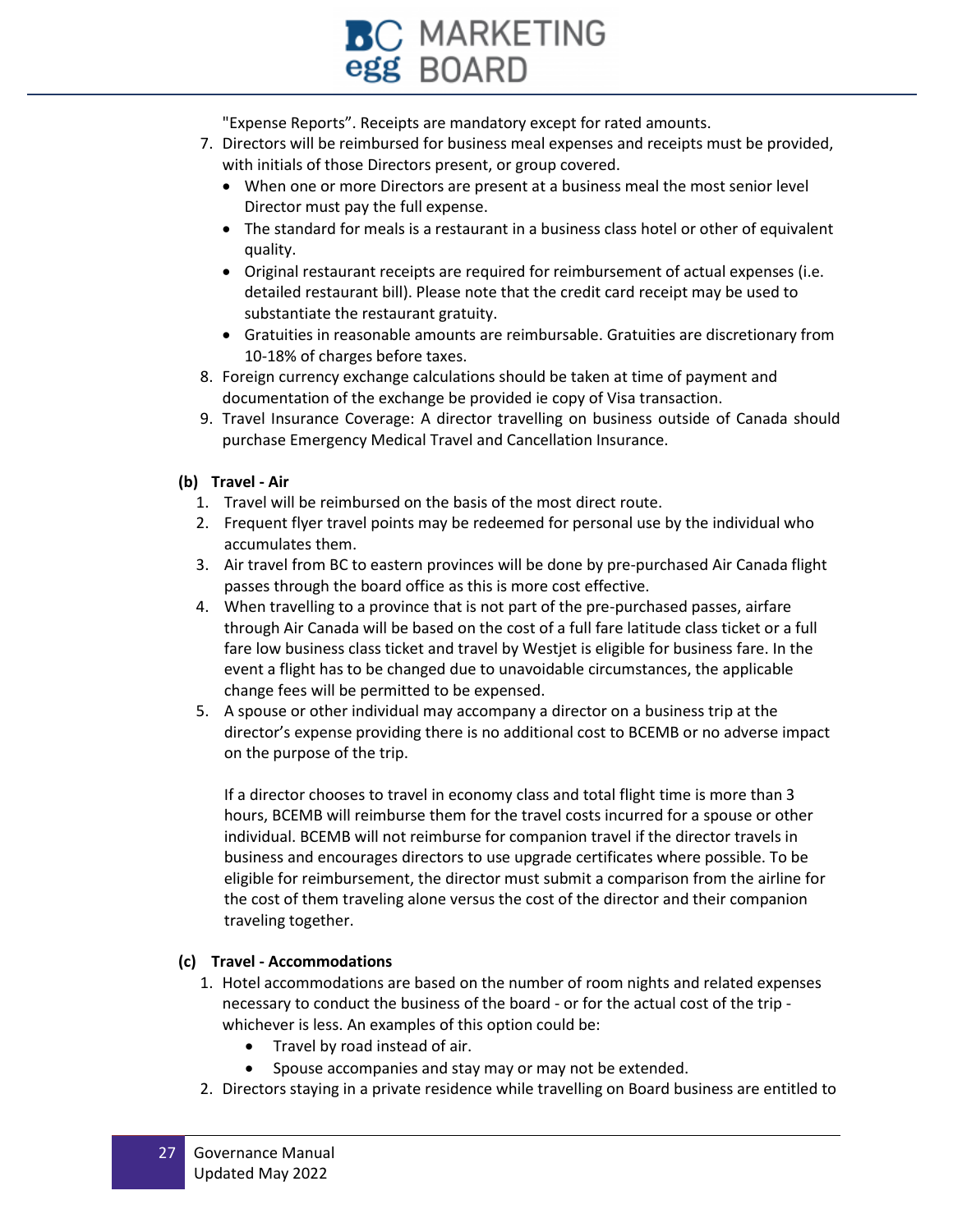![](_page_27_Picture_0.jpeg)

claim \$100.00 per day in lieu of a hotel bill, receipts will not be required. Directors can claim for their personal meals while staying in a private residence.

#### **(d) Conferences**

- 1. A Director's spouse may accompany a Director and associated conference registration fees will be covered.
- 2. Each Director in their first three year term should try to attend each of the conferences.
- 3. Either the Chair and a Director or two Directors, at the Board option, can attend the following permitted conferences:
	- Urner Barry
	- American Humane Association or animal welfare conferences
	- International Egg Commission (IEC) EFC Delegate and one other director or chair
	- International Poultry Show
	- International Retail Conference or Canadian Retail Conference
	- United Egg Producers
	- Canadian Poultry & Egg Processors Council
	- Egg Farmers of Canada (EFC) Board meetings, AGM(all), Strategic Planning (2) and the National Conference (all)
	- EFC Committee meetings: PMC, Marketing, COP for BCEMB equivalent
	- Other provincial AGM's: Ontario, Quebec, Alberta, Saskatchewan, Manitoba

#### **(e) Car Rentals**

- 1. Car Rental Guidelines: Directors may rent a car TO the destination when it is more cost effective than travelling by air, rail or privately owned vehicle.
- 2. Directors may rent a car AT their destination when it is more cost effective than other transportation modes (such as taxis, airport limousines and airport shuttles) or if required for business purposes (such as travelling a long distance from the airport).
- 3. At the time of rental, the car should be inspected and any damage found should be noted on the contract before the vehicle is accepted.
- 4. Rental Insurance should be accepted for both domestic and international travel. If a director requests personal injury coverage from the rental agency, the cost of this additional insurance shall not be reimbursed by BCEMB.
- 5. Every reasonable effort must be made to return the car rental:
	- To the original rental city unless approved for a one way rental;
	- Intact (i.e., no bumps, scratches or mechanical failures);
	- On time, to avoid additional hourly charges; and
	- With a full tank of gas.

#### **(f) Non Reimbursable Expenses**

- 1. Personal entertainment expenses including (but not limited to) movies, hotel exercise facilities, cultural and sporting events, magazines, books, sightseeing trips, etc.,
- 2. Travel stopovers, except those necessary for BCEMB business or are unavoidable,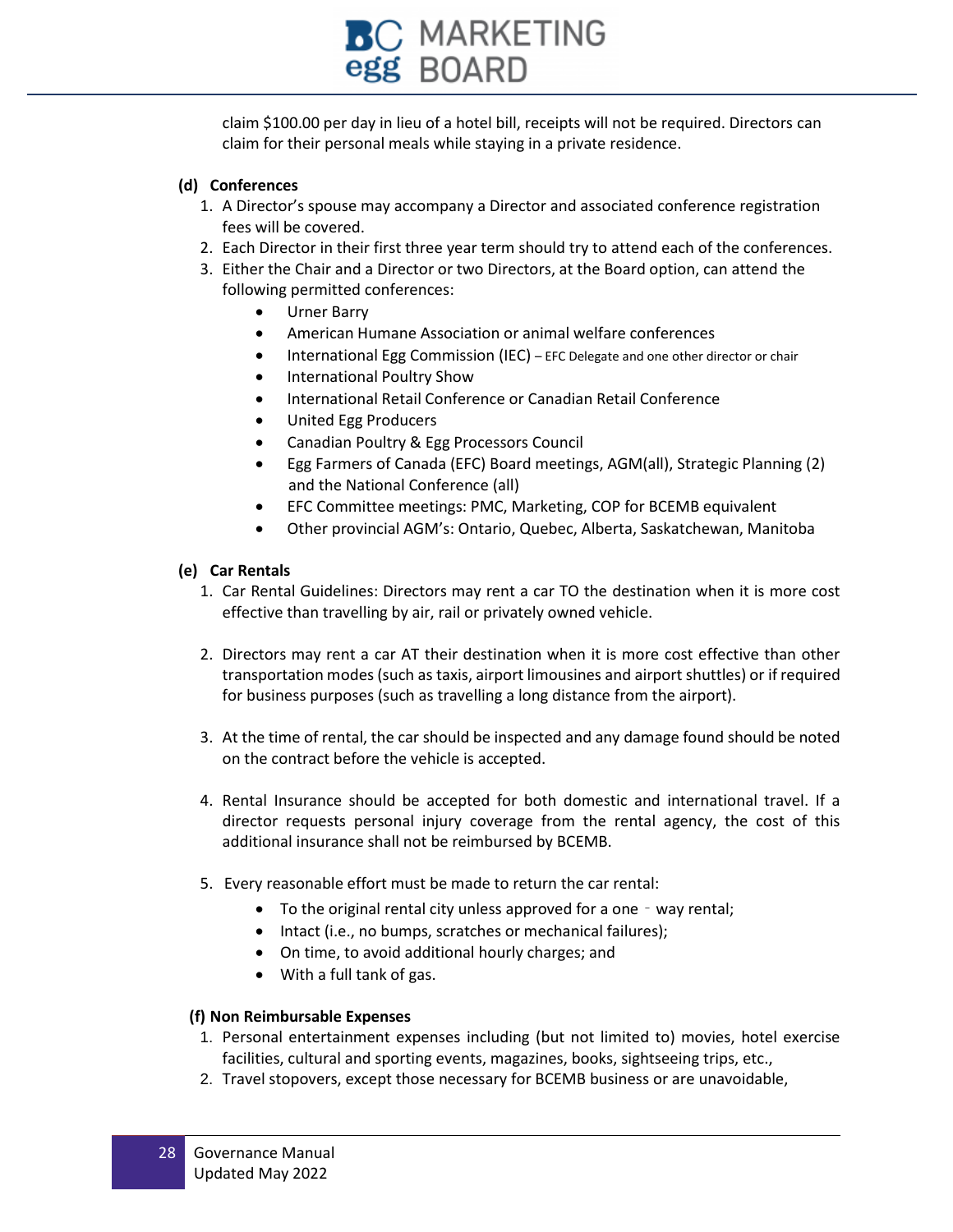![](_page_28_Picture_0.jpeg)

- 3. Meal per diems where meals have been included in another reimbursable item (e.g. conference fees, transportation, accommodation),
- 4. Passport costs,
- 5. Costs relating to the NEXUS border clearing program,
- 6. Parking, speeding and other traffic fines *under any circumstances,*
- 7. BCEMB will not reimburse employees for airfare if the flight was booked using personal airline rewards,

#### **1.3 COVID-19**

Board members are required to obtain a verified test result and follow instructions provided by the local health authority should they show symptoms of COVID-19 while travelling on approved BCEMB business. A copy of the test result and quarantine requirements must be included with the expense claim submission for expenses incurred as a result of testing positive.

Should a board member choose to combine their BCEMB business travel with personal travel and the board member tests positive during their personal portion of the trip, any additional expenses incurred will be the responsibility of the board member.

If unsure about any travel or expenses eligible for reimbursement, please check with BCEMB Chair and/or Manager of Finance.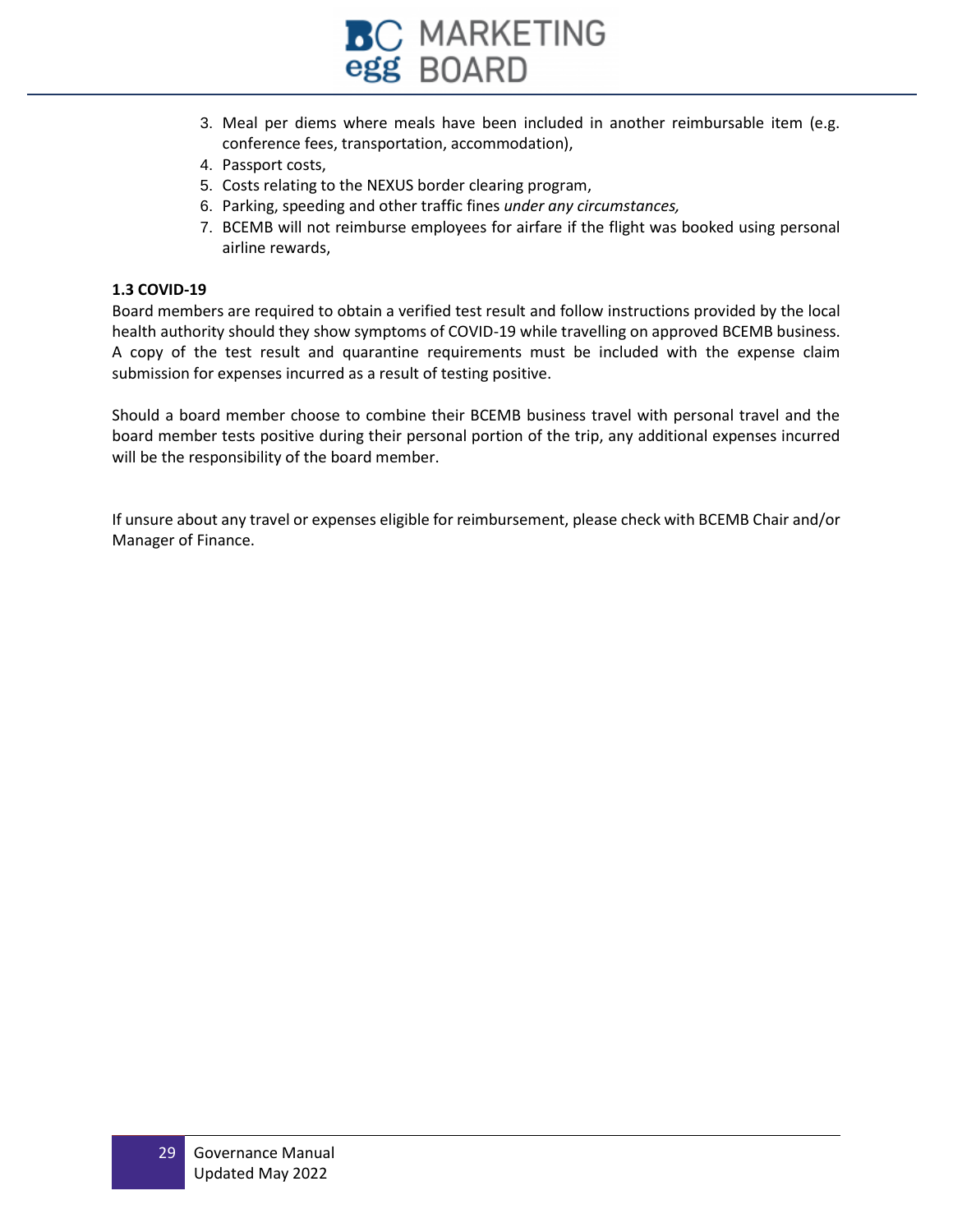![](_page_29_Picture_0.jpeg)

## **Appendix 4 – Sponsorship Strategy**

The purpose of a corporate sponsorship program is to support our brand – Integrity in Farming – as well as to support business goals and promote BC egg farmers. In addition, BC Egg wants to be a good corporate citizen so a portion of our sponsorship program should demonstrate our social responsibility.

Sponsorship agreements are not to be entered into lightly. It is important to find a good fit between BC Egg and the sponsored organization. Sponsorship partnerships have a great deal of inherent risk and we must work hard to minimize the risks while enjoying the benefits these opportunities provide to both parties.

Sponsorship opportunities require an outlay of BC Egg funds; however, it should also be noted that sponsorships are often very labour intensive and require other funds in the form of giveaways (recipe cards, logoware, kids' toys etc.), egg donations, and t-shirts for volunteers. Other expenses may include volunteer/staff mileage to attend events as well as per diem costs for producers. As with most organizations, BC Egg must narrow down our sponsorship focus in order to ensure we maximize BC Egg's return on investment (ROI) on our sponsorship investment of funds and time.

#### **Definitions**

There is a very fine line between sponsorships and marketing promotion activities. To try and separate the two, following definitions are offered. In order to be transparent, there is also a definition of a donation.

**Sponsorship** – BC Egg gives money to help run the event. For example, sponsoring a hole, paying for a foursome, and donating golf towels for the Agriculture for Autism golf tournament.

**Marketing Promotion** – BC Egg pays to attend an event and give out swag. For example, paying for booth space and swag giveaways at the Day at the Farm event in Delta.

**Donation (good corporate citizenship)** – BC Egg donates money – but more likely eggs – to a non-profit organization without seeking anything in return. Often, recognition is provided but we do not make a donation expecting recognition. For example, egg donations to Sheway.

#### **Focus Areas for BC Egg's Sponsorship Program**

Having specific focus areas help guide BC Egg in proper budget allocation and will identify the best ways to support Integrity in Farming while providing us with a good ROI are as follows:

- High Priority agri-education (where does your food come from?). Examples include: agrifairs, PNE, 4H Clubs etc.
- Medium Priority food security and nutrition promotion. Examples include: Union Gospel Mission, breakfast programs, food banks, kids sports (focus on sports nutrition), health fairs, etc.
- Low Priority traditional sponsorships/agriculture-sector events. These are events that don't really meet our sponsorship goals; however, the optics of BC Egg not attending would be very bad. Examples include: Saccomaniacs Agriculture for Autism golf tournament, etc.

Of course, BC Egg wants to be a good corporate citizen so we must leave room in our budget for events that match the values of the organization, our board members, and staff, but which don't necessarily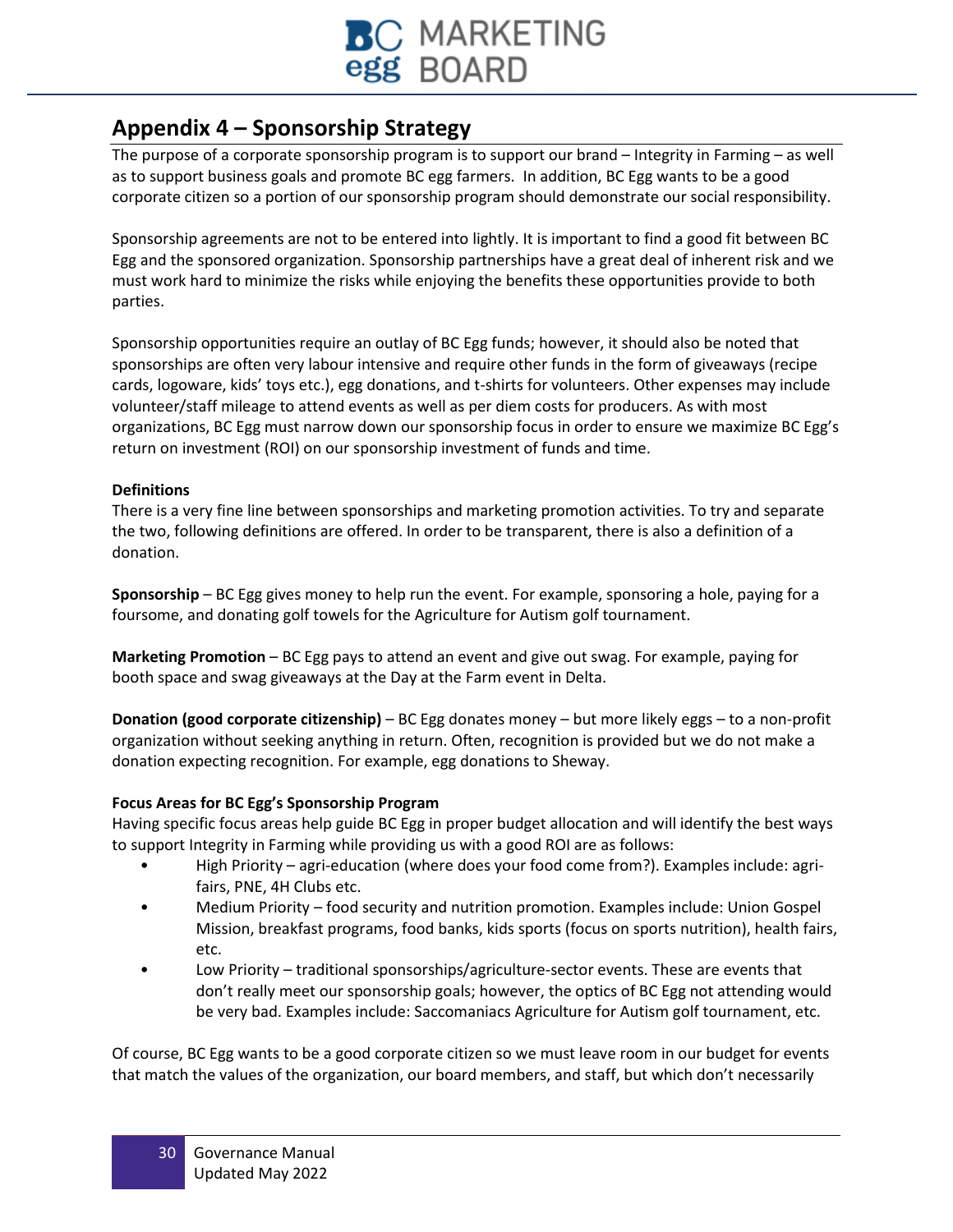## C MARKETING egg BOARD

support the brand. Examples of these events may include: staff volunteering at the food bank, Run for the Cure etc. These events should deliver opportunities for team building as part of the ROI.

As a good corporate citizen, we have a social responsibility to use our unique position to help other organizations. Our unique position is access to fresh eggs – an inexpensive source of protein. In the past, we've provided fresh eggs to various food banks as well as Sheway on an ad hoc basis.

These programs should be continued, and perhaps expanded, depending on the available budget. At the very least, we could enter into multi-year agreements with a few organizations to provide them with a stable supply of eggs and to free up budget for other uses. What should be improved in future years is how we measure the ROI of such donations.

The breakdown for the categories is as follows:

- High Priority 60%
- Medium Priority 20%
- Low Priority 15%
- Other  $-5%$

Donations/good corporate citizenship can be attributed to the Low Priority or Other categories as budget allows.

#### **Evaluating Sponsorship Opportunities**

In order to ensure we achieve our goals, all sponsorship proposals should be vetted through the same process. This standardized process will ensure a fair evaluation for everyone. Acceptable sponsorship opportunities should have at least nine positive answers to the questions below. Sponsorship opportunities that have fewer than nine positive answers should be rejected unless there are extenuating circumstances.

Sponsorship Checklist:

- 1. Does the opportunity connect with our brand?
- 2. Does the opportunity connect with one of our corporate strategies?
- 3. Does the opportunity support our business goals?
- 4. Does the opportunity complement an existing sponsorship or EFC sponsorship?
- 5. Is the organization reputable and credible?
- 6. Does the organization have similar values to ours?
- 7. Is the audience for the opportunity clearly defined?
- 8. Can producers or staff participate in (or gain benefit from) the opportunity?
- 9. Is there opportunity for traditional media mentions of BC Egg?
- 10. Is there opportunity to promote our sponsorship on social media?
- 11. Do the recognition/publicity opportunities commensurate with the size of the sponsorship?
- 12. Is BC Egg the primary (or category exclusive) sponsor?

A final check that a sponsorship opportunity must pass is whether BC Egg can fund the sponsorship within the budget approved by the Board of Directors. In addition, large sponsorship opportunities (\$10,000 +) that meet all other criteria, must go to the Board of Directors for final approval.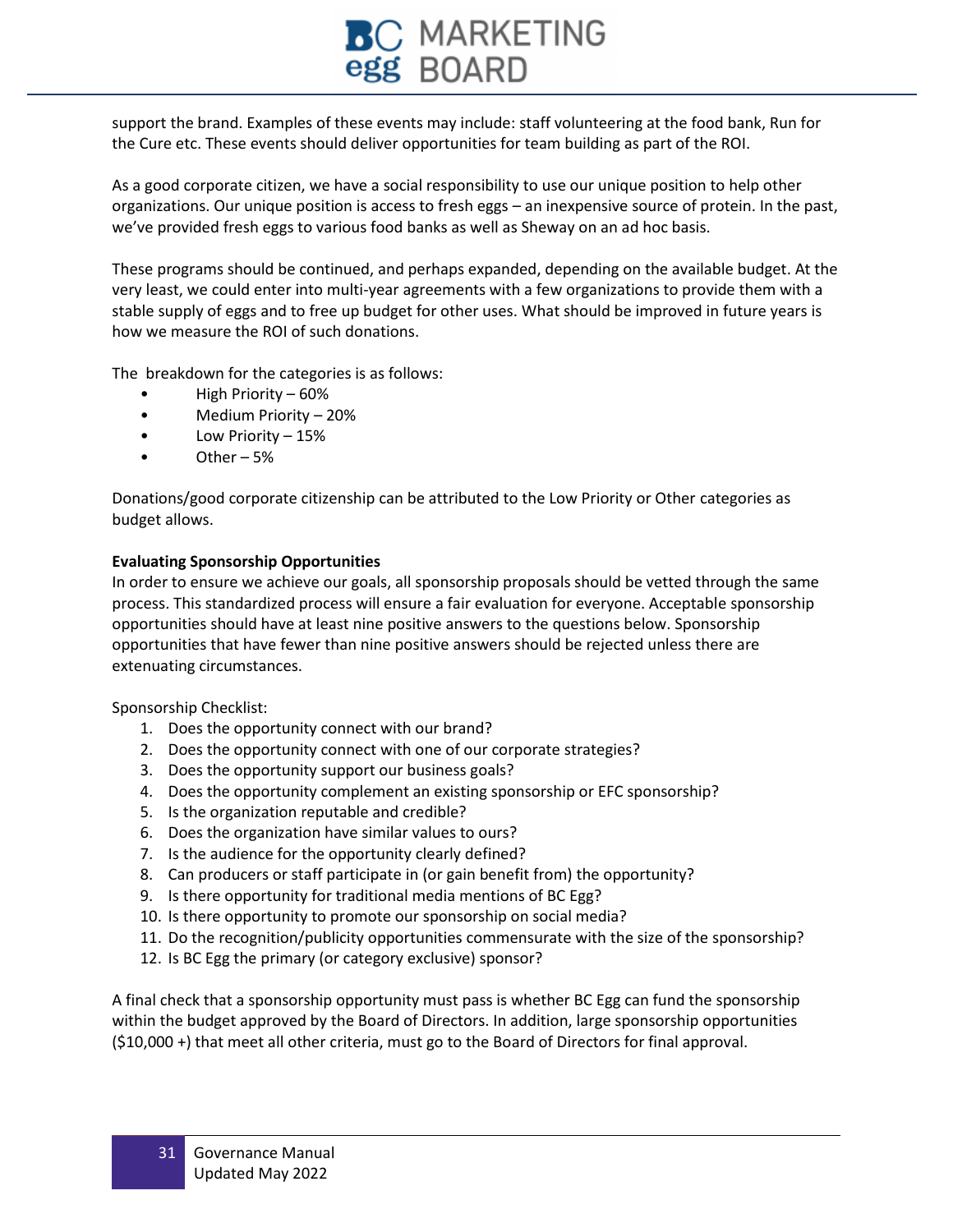![](_page_31_Picture_0.jpeg)

#### **Measuring ROI**

It is often difficult to determine the success or failure of a sponsorship opportunity. While it is important that both BC Egg and the sponsored organization feel good about the relationship, it is equally important to measure success more strategically.

What does success look like? Success will likely be different for different sponsorship opportunities because each opportunity will have different goals. The following are a few ways to measure success.

- Survey attendees after an event to determine:
	- o What is the attitude towards the BC Egg brand?
	- o What is the attitude towards a specific product (i.e. specialty eggs)?
	- o Is there an increased awareness of our brand or a product?
- How many people were exposed to our logo/brand?
- Have sales of specialty eggs increased? (Warning: It is very hard to attribute an increase/decrease in sales solely to one sponsorship opportunity or even a year's worth of sponsorship opportunities).
- Web analytics.
- Number of e-newsletter sign ups.
- Traditional media mentions/exposure.
- Social media mentions/reach.
- Survey producers to determine their level of satisfaction with an event or the entire sponsorship program.

The analytics of our first year of our sponsorship program can served as a benchmark to future years.

#### **Measuring Social Responsibility**

The work we do as good corporate citizens (such as egg donations or staff volunteerism) cannot always be measured in the same ways we measure ROI for more traditional sponsorship opportunities. In many cases, organizations receiving fresh egg donations are not in a position to provide anything more than cursory recognition in a newsletter or on its social media channels. BC Egg should be prepared to set our own recognition goals and follow through on them (with the permission of the receiving organization). Some ideas for recognition of a social responsibility donation/sponsorship may include:

- Sharing photos/videos of staff volunteering at an organization on our website and social media.
- Sharing photos of people benefitting from the donation (with permission) on social media.
- Creating a page on the website to highlight donations.
- Making use of both producer and consumer e-newsletters to talk about our corporate social responsibility actions.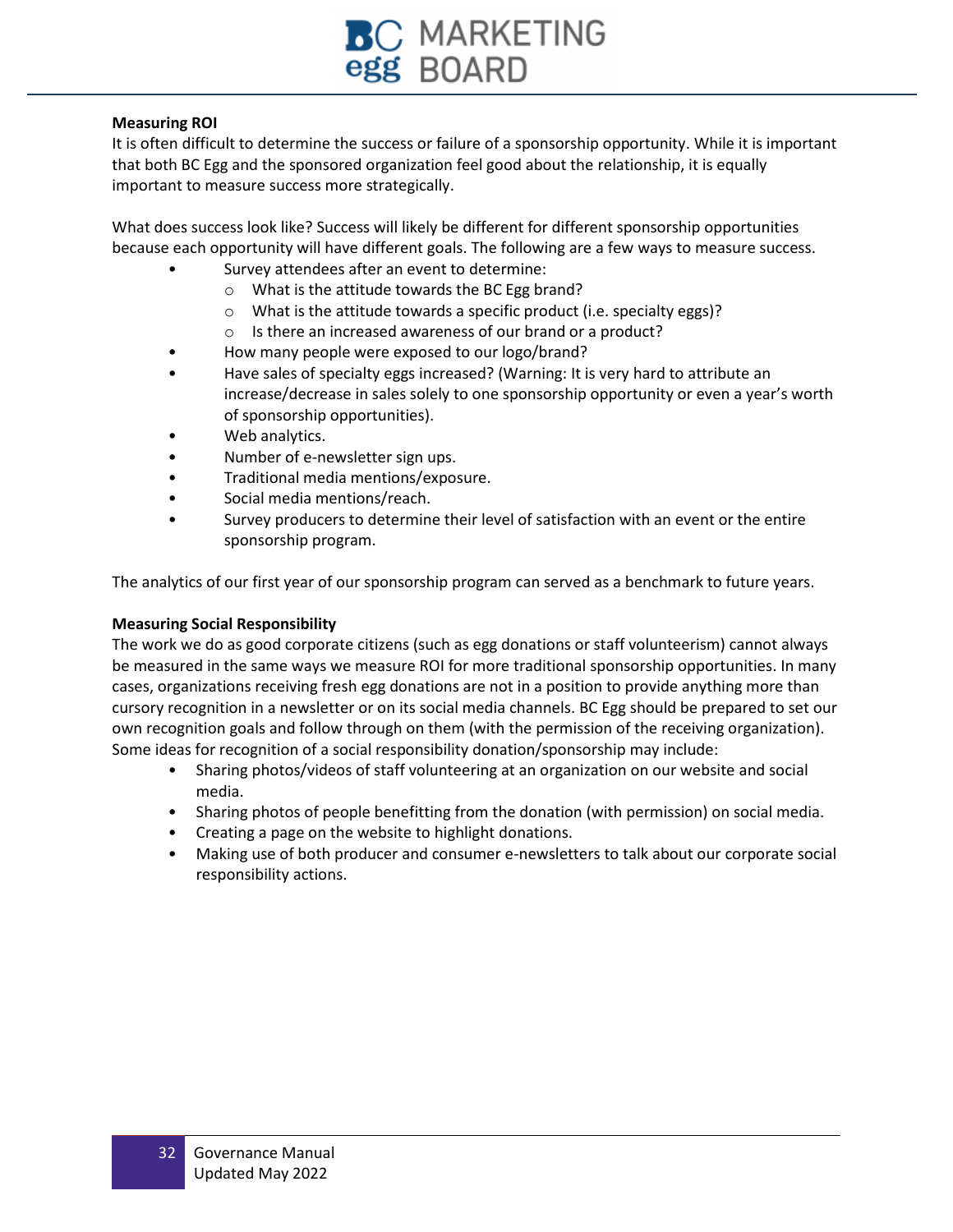![](_page_32_Picture_0.jpeg)

## **Appendix 5 – Respectful Workplace Policy**

#### **Policy Statement**

This policy details the full respectful workplace policies, which are infused throughout the Employee Handbook, summarized as follows:

- HR Philosophy (pg. 8): We believe good employee relations makes good business sense. Capable and satisfied employees are the organization's greatest assets. All employees will be treated with fairness and sincerity. We reflect courtesy in all our contacts with members, suppliers and fellow employees.
- Professionalism in the Workplace (pg. 15): Our way of doing business is built on trust and respect for people both inside and outside the organization.

BC Egg is committed to providing a working environment that is safe, comfortable and free from discrimination and any form of harassment. In exercising its responsibility as an employer, BC Egg endeavours at all times to provide a work environment that is supportive of mutual respect and dignity and is free from behaviour contrary to the BC Human Rights Code including sexual harassment, bullying, and violence.

#### **Application**

BC Egg policy applies to all persons employed by BC Egg and prohibits bullying and harassment by any employee of BC Egg towards other employees including supervisors. BC Egg does not condone or tolerate any unlawful act of discrimination or harassment, or any behaviour, which denies individuals their dignity and respect. Through enforcement of this policy and by education of employees, BC Egg will seek to prevent, correct and discipline behaviour that violates this policy.

BC Egg considers harassment, in all its forms, to be a serious offence and shall take appropriate disciplinary measures up to and including termination against any employee who subjects any other team member to harassment. Disciplinary action may be taken against both the offending party as well as any individual in a supervisory role who becomes aware of, but does not act on, a potential violation of the harassment policy.

All reported incidents of harassment will be investigated.

Any person electing to use this complaint resolution procedure will be treated courteously. The complaint will be handled promptly and as confidentially as possible to take appropriate corrective action. Registering a complaint will in no way be used against the employee, nor will it have an adverse impact on the individual's employment status. Although reporting such incidents may be a difficult personal experience, allowing harassment to continue will perpetuate any ongoing negative behaviours.

In all circumstances, an individual who is alleged to be demonstrating harassing behaviours will be provided the opportunity to fully explain him/herself and to have those explanations considered. All interactions and documentation in regards to incidents of harassment will be held in the strictest confidence.

#### **Definitions**

• **Bullying and Harassment** - *includes any inappropriate conduct or comment by a person towards a worker that the person knew or reasonably ought to have known would cause that worker to*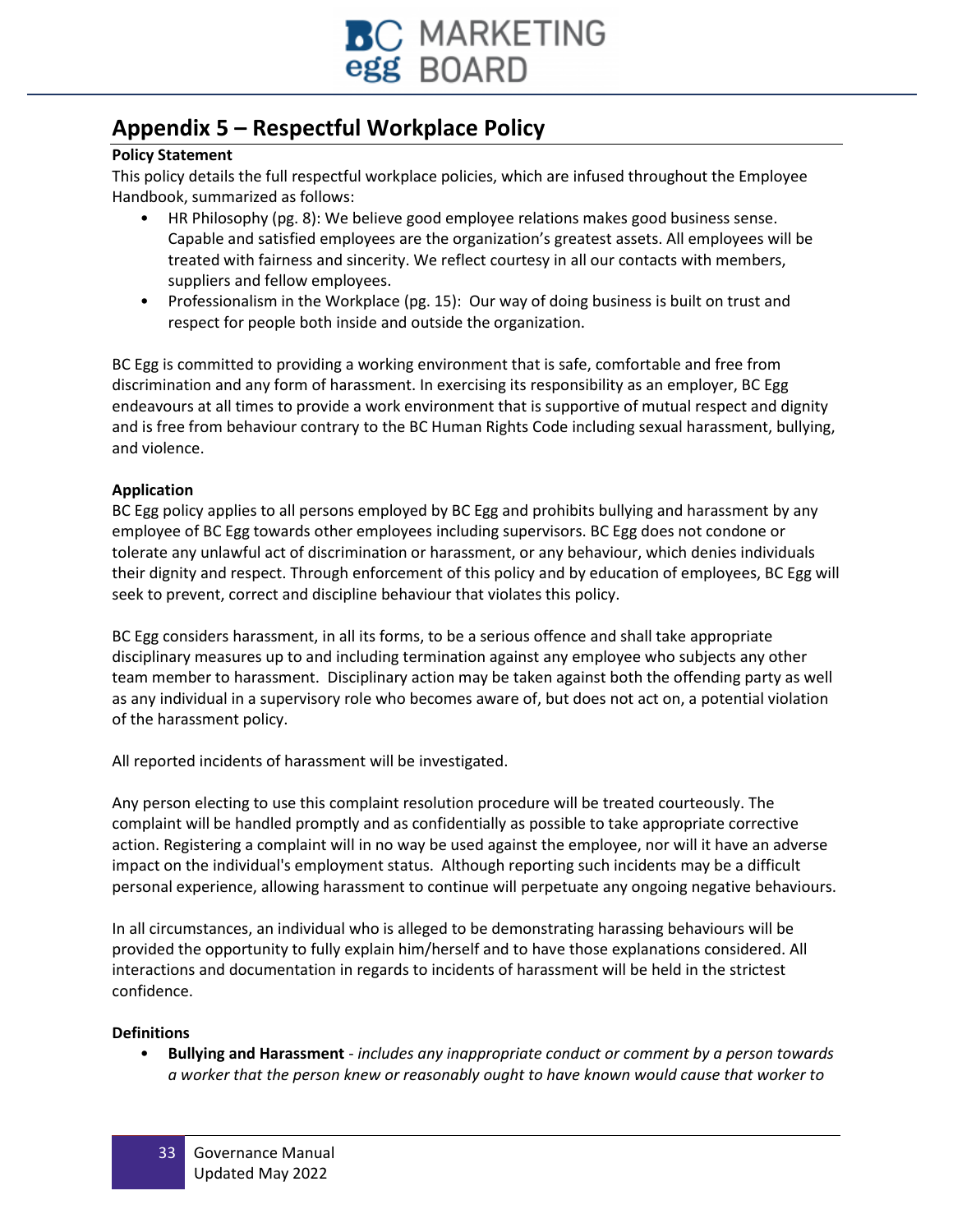# **BC** MARKETING<br>egg BOARD

*be humiliated or intimidated, but excludes any reasonable action taken by an employer or supervisor relating to the management and direction of workers or the place of employment.*

- **Discrimination** *any attempt to harass an individual in matters related to employment including but not limited to opportunities, benefits or privileges, working conditions, or evaluation standards, on any of the following prohibited grounds: ancestry or place of origin, race, color, religious beliefs, physical disability, mental disability, gender, age, sexual preference, marital status, and family status, any other criteria contrary to established laws.*
- **Personal Harassment** *includes abrasive, rude, condescending and/or offhanded remarks towards a fellow employee or manager that might be interpreted as offensive and cause another individual to feel personally threatened or insecure.*
- **Sexual Harassment** *is any sexual behaviour, which is unwelcome, personally offensive, debilitates morale, and therefore interferes with work effectiveness. It includes: repeated offensive sexual flirtations, unwelcome advances, propositions, continued or repeated verbal abuse of an equal nature, and graphic or degrading verbal comments of a sexual nature about an individual or his/her appearance. The display of sexually suggestive written or graphic material or objects including calendars, photos or the use of degrading verbal comments creates an offensive atmosphere and is a form of sexual harassment. In addition, no one should imply or threaten that an applicant or employee's "co-operation" of a sexual nature (or refusal thereof) will have any effect on the individual's employment, assignment, compensation, advancement, career development, or any condition of employment. This includes offering work related rewards.*

#### **Roles & Responsibilities**

All individuals are expected to conduct themselves appropriately to maintain a workplace free from harassment, bullying, and violence, by adhering to the following expected standards:

- Being courteous, polite, respectful and considerate towards others
- Acting with honesty and integrity, abiding by and upholding all rules and regulations and assisting/encouraging others to do the same
- Expressing disagreement in a professional manner and engage in good faith when there are differences of opinion
- The inclusion of all people, including those with different strengths and opinions
- Managing workplace conflicts using conflict resolution processes
- Encouraging and supporting individuals to learn and practice personal conflict resolution and respectful workplace skills

BC Egg shall discourage and use its best efforts to prevent harassment in the workplace. These efforts include developing awareness, training and communication programs in support of this policy and regarding the consequences of inappropriate behaviour.

BC Egg encourages employees who feel they have been harassed in contravention of this policy to, as a first step, make a direct request to the alleged harasser that the offensive behaviour stops. If the behaviour continues or the employee being harassed does not feel comfortable speaking with the team member who they feel is acting inappropriately his/her should report the incident(s) to his/her direct supervisor or Executive Director immediately as there are procedures in place for reporting that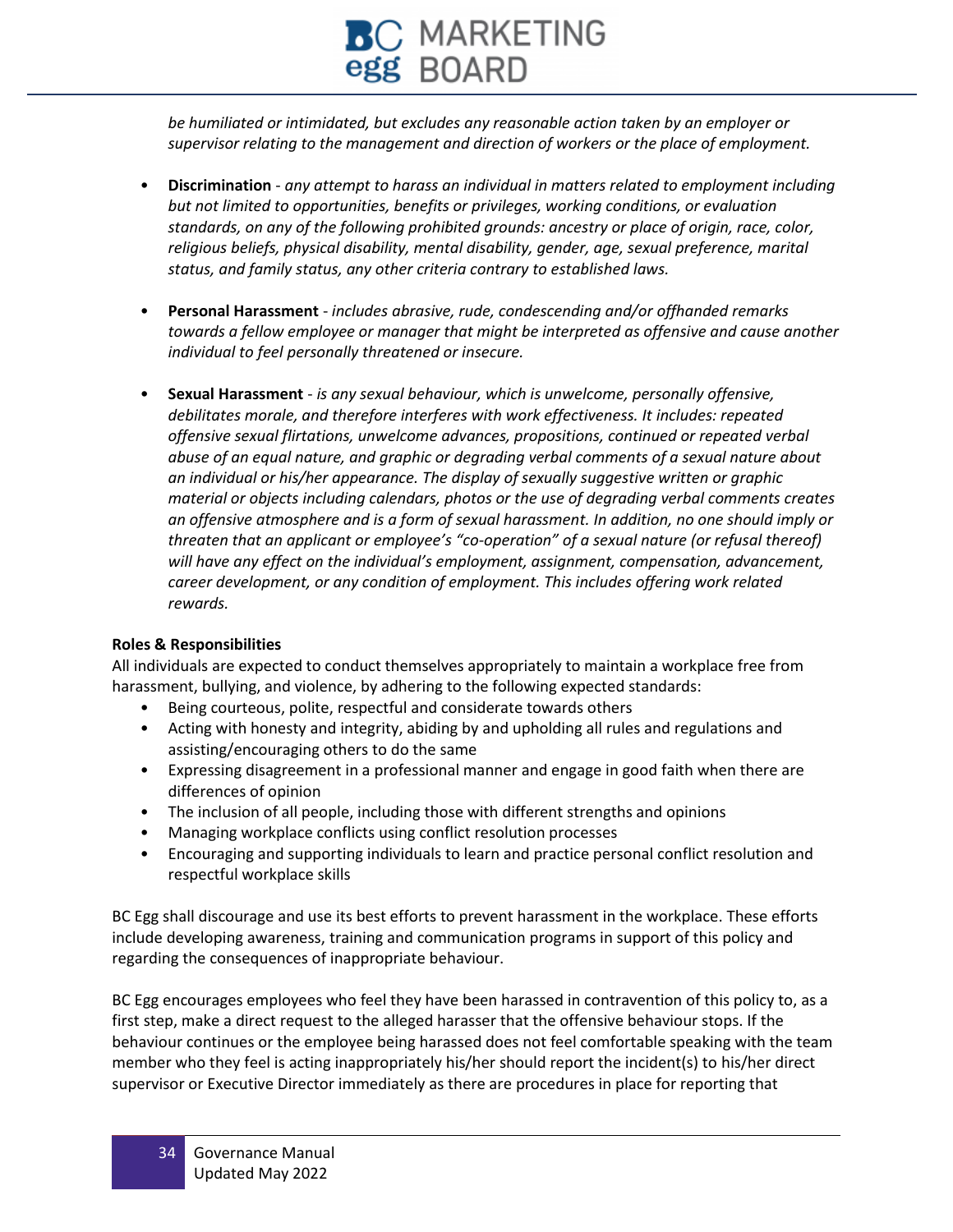![](_page_34_Picture_0.jpeg)

empowers employees to bring forward complaints while being fair and confidential to all parties involved.

BC Egg shall promptly investigate any complaint and if harassment in contravention of this policy is determined to have taken place, appropriate action will be taken.

#### **Complaint Procedure**

The following defines the procedures to be used when allegations of harassment, bullying, or violence occur, and is applicable to all employees, board members and anyone conducting business with BC Egg:

- make the disapproval and/or case known to the harasser immediately and firmly state that the specific behaviour is objectionable and unwelcome;
- keep a record of incidents including dates, times, locations, possible witnesses, what happened, etc. Maintaining a record of incidents may strengthen an individual's case and will help the team member remember details over time.

If direct communication is ineffective or difficult, the complainant should speak to his/her immediate supervisor and confirm the conversation in a letter and/ or Complaint Form (attached). If the supervisor is the harasser, speak immediately to his/her supervisor or the Executive Director. If the Executive Director is the harasser, immediately contact a member of the Board of Directors through the Executive Assistant to the Chair of the Board.

Action may also be initiated by filing a written and signed complaint with the Executive Director. No formal action will be taken against any person under this Policy unless a written and signed complaint is on file containing sufficient details to allow the Executive Director to determine if the policy may have been violated. If a supervisor becomes aware that harassment or discrimination is occurring, either from personal observation or as a result of an employee coming forward, the supervisor should immediately report it to the Executive Director.

The complaint will be investigated promptly to determine whether the complaint falls within the definition of harassment and bullying. If the complaint falls within the definition of harassment, the Executive Director, or another outside party, will:

- advise the alleged offender, hereafter named the respondent, of the complaint received;
- investigate the complaint, interview the complainant and the respondent and others, as appropriate. During these interviews the complaint will be explained, the respectful workplace policy will be reviewed, and the version of the facts given will be noted in detail.
- conclude the investigation by documenting a report of findings, with recommendations for resolution including appropriate disciplinary action up to and including termination, to the Board, the complainant and the respondent. If a violation of the policy is substantiated, a copy of the report will be provided to the Board Chair.
- if the complaint does not fall within the definition of this policy, the complainant will be so advised and actions may be taken to resolve the issue as appropriate.

In all cases, facts must be written down so that the complaint can be substantiated. BC Egg recognizes that individuals may be concerned about the confidentiality of information they share, and will strive to preserve confidentiality to the fullest extent possible.

Employees are encouraged to report all incidents that they feel may be considered harassment, bullying, or violence under this policy. Regardless of the outcome of a complaint, any individual who submits a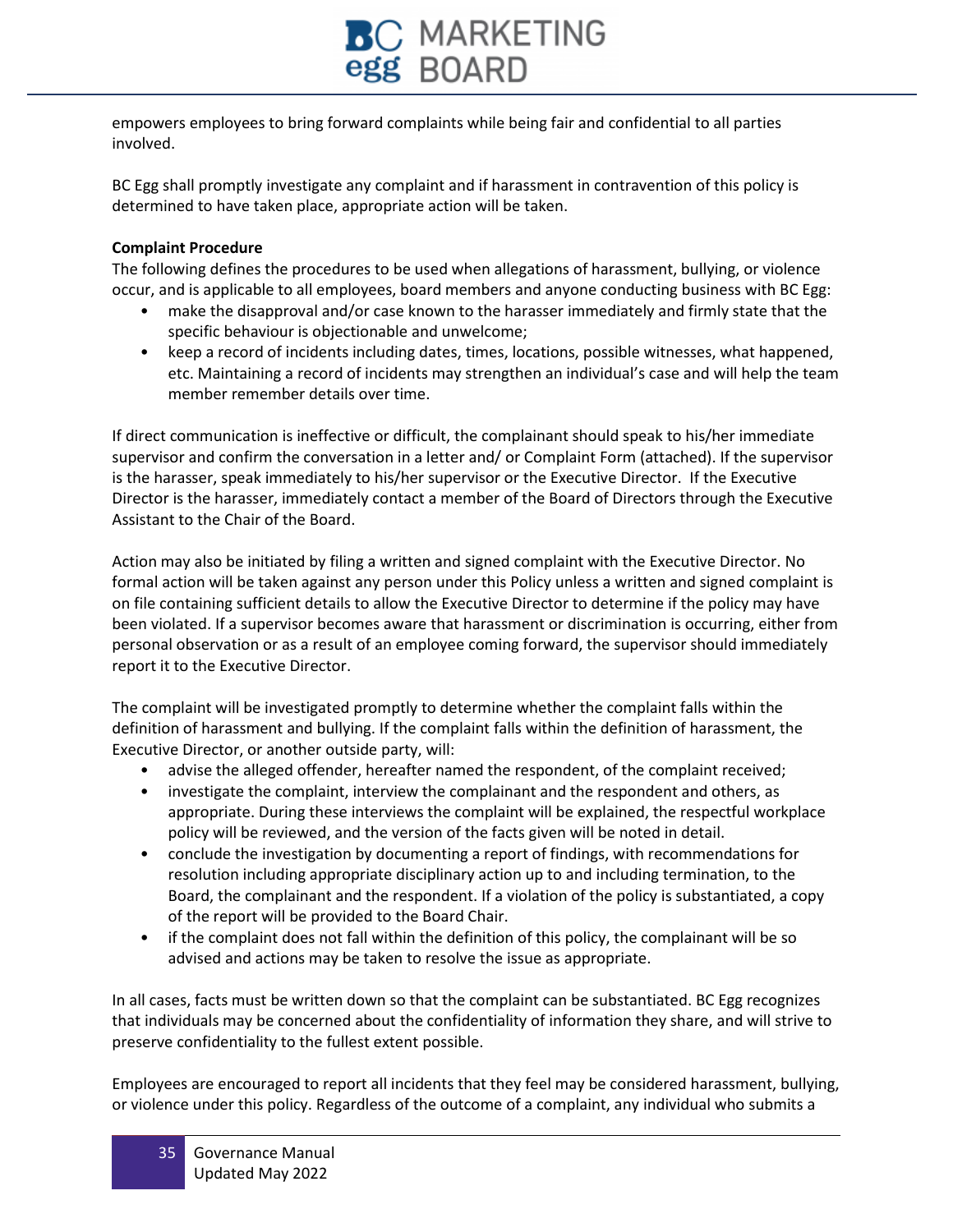![](_page_35_Picture_0.jpeg)

complaint or provides related information will be protected from any form of retaliation from either coworkers or superiors.

Nothing in this guideline will prevent the complainant or the respondent from pursuing formal legal remedies or resolutions.